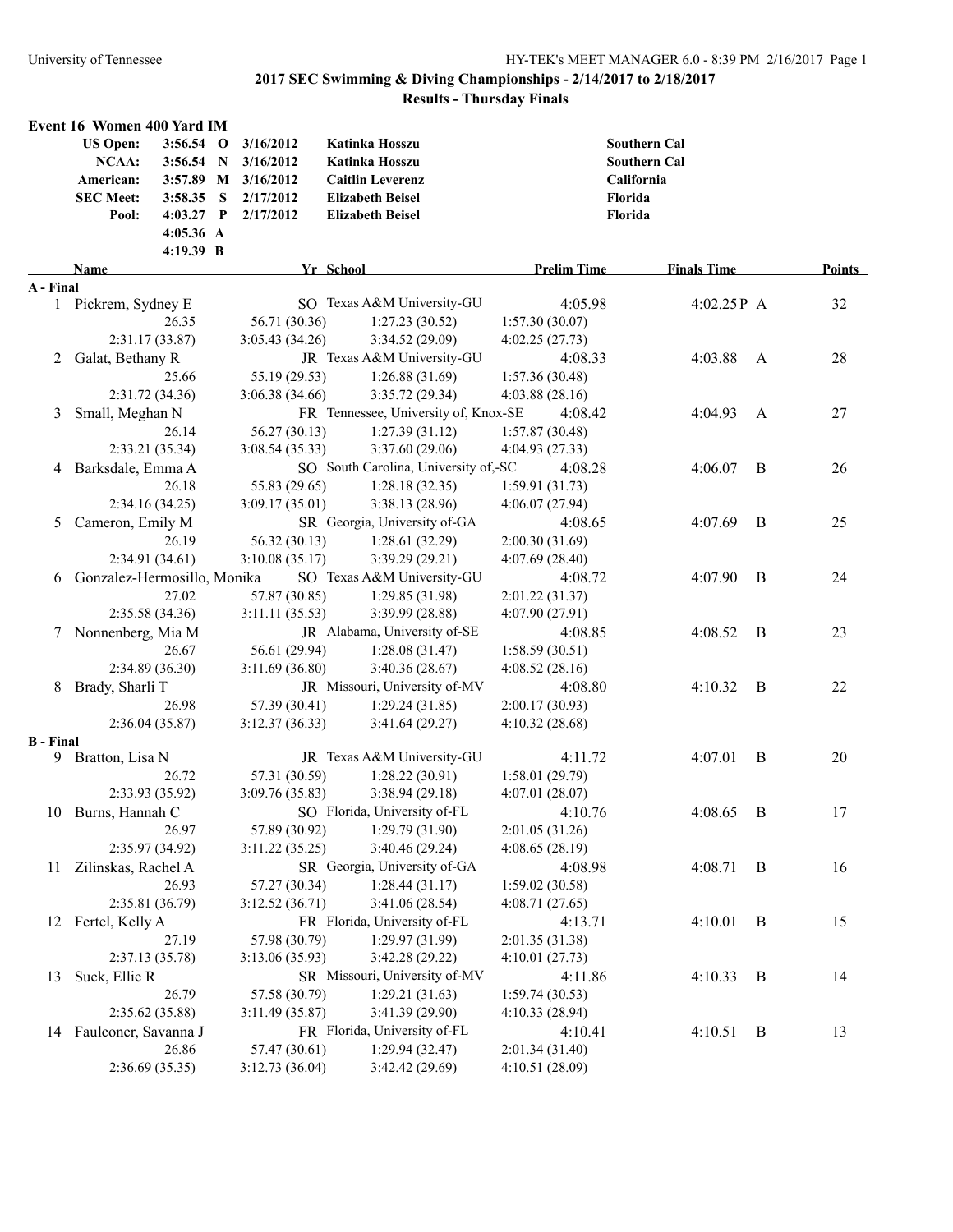# **2017 SEC Swimming & Diving Championships - 2/14/2017 to 2/18/2017**

## **Results - Thursday Finals**

|           |                            |                 |   | B - Final  (Event 16 Women 400 Yard IM) |                         |                                      |                 |                    |         |                    |                |                |
|-----------|----------------------------|-----------------|---|-----------------------------------------|-------------------------|--------------------------------------|-----------------|--------------------|---------|--------------------|----------------|----------------|
|           | Name                       |                 |   |                                         | Yr School               |                                      |                 | <b>Prelim Time</b> |         | <b>Finals Time</b> |                | <b>Points</b>  |
| 15        | Thatcher, Zoe M            |                 |   |                                         | JR Auburn University-SE |                                      |                 | 4:13.59            |         | 4:12.34            | B              | 12             |
|           |                            | 27.29           |   | 58.26 (30.97)                           |                         | 1:29.66(31.40)                       | 2:00.53(30.87)  |                    |         |                    |                |                |
|           |                            | 2:37.19(36.66)  |   | 3:14.68(37.49)                          |                         | 3:43.74(29.06)                       | 4:12.34(28.60)  |                    |         |                    |                |                |
| 16        | Sargent, Makayla N         |                 |   |                                         |                         | FR Florida, University of-FL         |                 | 4:12.52            |         | 4:15.98            | $\overline{B}$ | 11             |
|           |                            | 27.00           |   | 57.69 (30.69)                           |                         | 1:29.67(31.98)                       | 2:01.76 (32.09) |                    |         |                    |                |                |
| C - Final |                            | 2:38.13 (36.37) |   | 3:15.46(37.33)                          |                         | 3:46.07(30.61)                       | 4:15.98 (29.91) |                    |         |                    |                |                |
|           | 17 Cieplucha, Tess C       |                 |   |                                         |                         | FR Tennessee, University of, Knox-SE |                 | 4:14.49            |         | 4:10.37            | B              | 9              |
|           |                            | 26.69           |   | 57.22 (30.53)                           |                         | 1:28.45(31.23)                       | 1:59.28(30.83)  |                    |         |                    |                |                |
|           |                            | 2:35.54 (36.26) |   | 3:12.04(36.50)                          |                         | 3:41.66(29.62)                       | 4:10.37(28.71)  |                    |         |                    |                |                |
| 18        | Neidigh, Ashley A          |                 |   |                                         | SR Auburn University-SE |                                      |                 | 4:15.75            |         | 4:12.49            | B              | 7              |
|           |                            | 27.38           |   | 58.49 (31.11)                           |                         | 1:30.81(32.32)                       | 2:03.51 (32.70) |                    |         |                    |                |                |
|           |                            | 2:39.05 (35.54) |   | 3:15.59(36.54)                          |                         | 3:44.56(28.97)                       | 4:12.49(27.93)  |                    |         |                    |                |                |
| 19.       | Farley-Sepe, Kierston R    |                 |   |                                         |                         | FR Kentucky, University of-KY        |                 | 4:15.40            |         | 4:12.74            | $\overline{B}$ | 6              |
|           |                            | 26.76           |   | 57.32 (30.56)                           |                         | 1:29.15(31.83)                       | 2:01.07 (31.92) |                    |         |                    |                |                |
|           |                            | 2:38.25(37.18)  |   | 3:16.20(37.95)                          |                         | 3:45.55(29.35)                       | 4:12.74(27.19)  |                    |         |                    |                |                |
| 20        | Garrison, Jessie L         |                 |   |                                         |                         | JR Arkansas, University of, Fayet-AR |                 | 4:15.07            |         | 4:12.82            | $\overline{B}$ | 5              |
|           |                            | 26.96           |   | 57.85 (30.89)                           |                         | 1:29.95(32.10)                       | 2:01.73 (31.78) |                    |         |                    |                |                |
|           |                            | 2:37.78(36.05)  |   | 3:14.57(36.79)                          |                         | 3:44.21(29.64)                       | 4:12.82(28.61)  |                    |         |                    |                |                |
| 21        | Dickson, Morgan J          |                 |   |                                         |                         | SR Tennessee, University of, Knox-SE |                 | 4:16.89            |         | 4:13.55            | $\overline{B}$ | 4              |
|           |                            | 26.97           |   | 57.62 (30.65)                           |                         | 1:29.53(31.91)                       | 2:01.47 (31.94) |                    |         |                    |                |                |
|           |                            | 2:38.60(37.13)  |   | 3:16.21(37.61)                          |                         | 3:45.39(29.18)                       | 4:13.55(28.16)  |                    |         |                    |                |                |
| 22        | Soderberg, Mary Margaret M |                 |   |                                         |                         | SR Arkansas, University of, Fayet-AR |                 | 4:17.02            |         | 4:14.10            | $\overline{B}$ | 3              |
|           |                            | 26.79           |   | 57.62 (30.83)                           |                         | 1:30.71(33.09)                       | 2:02.78 (32.07) |                    |         |                    |                |                |
|           | 2:38.37 (35.59)            |                 |   | 3:14.56(36.19)                          |                         | 3:44.97(30.41)                       | 4:14.10(29.13)  |                    |         |                    |                |                |
| 23        | Gonzalez Medina, Esther    |                 |   |                                         |                         | JR Texas A&M University-GU           |                 | 4:16.19            |         | 4:15.00            | $\overline{B}$ | $\overline{2}$ |
|           |                            | 27.32           |   | 58.15 (30.83)                           |                         | 1:32.87(34.72)                       | 2:06.94(34.07)  |                    |         |                    |                |                |
|           |                            | 2:41.65(34.71)  |   | 3:16.72(35.07)                          |                         | 3:46.37(29.65)                       | 4:15.00(28.63)  |                    |         |                    |                |                |
|           | 24 Preski, Alexis M        |                 |   |                                         |                         | FR Alabama, University of-SE         |                 | 4:17.13            |         | 4:16.84            | $\overline{B}$ | 1              |
|           |                            | 27.02           |   | 57.61 (30.59)                           |                         | 1:30.32(32.71)                       | 2:02.16 (31.84) |                    |         |                    |                |                |
|           |                            | 2:38.57(36.41)  |   | 3:15.29(36.72)                          |                         | 3:45.96(30.67)                       | 4:16.84(30.88)  |                    |         |                    |                |                |
|           | Event 17 Men 400 Yard IM   |                 |   |                                         |                         |                                      |                 |                    |         |                    |                |                |
|           | <b>US Open:</b>            |                 |   | 3:34.50 O 3/27/2014                     | <b>Chase Kalisz</b>     |                                      |                 |                    | Georgia |                    |                |                |
|           | NCAA:                      | 3:34.50 N       |   | 3/27/2014                               | <b>Chase Kalisz</b>     |                                      |                 |                    | Georgia |                    |                |                |
|           | American:                  |                 |   | 3:34.50 M 3/27/2014                     | <b>Chase Kalisz</b>     |                                      |                 |                    | Georgia |                    |                |                |
|           | <b>SEC Meet:</b>           | 3:36.89         | S | 2/20/2014                               | <b>Chase Kalisz</b>     |                                      |                 |                    | Georgia |                    |                |                |
|           | Pool:                      | $3:41.19$ P     |   | 12/6/2013                               | <b>Andrew Seliskar</b>  |                                      |                 |                    |         |                    |                |                |
|           |                            | 3:40.76 A       |   |                                         |                         |                                      |                 |                    |         |                    |                |                |
|           |                            | 3:54.49 B       |   |                                         |                         |                                      |                 |                    |         |                    |                |                |
|           | Name                       |                 |   |                                         | Yr School               |                                      |                 | <b>Prelim Time</b> |         | <b>Finals Time</b> |                | <b>Points</b>  |
| A - Final |                            |                 |   |                                         |                         |                                      |                 |                    |         |                    |                |                |
|           | 1 Kalisz, Chase T          |                 |   |                                         |                         | SR Georgia, University of-GA         |                 | 3:40.93            |         | 3:36.21 S A        |                | 32             |
|           |                            | 23.40           |   | 49.73 (26.33)                           |                         | 1:17.63(27.90)                       | 1:44.56(26.93)  |                    |         |                    |                |                |
|           |                            | 2:14.56(30.00)  |   | 2:45.01 (30.45)                         |                         | 3:11.00(25.99)                       | 3:36.21(25.21)  |                    |         |                    |                |                |
| 2         | Szaranek, Mark             |                 |   |                                         |                         | JR Florida, University of-FL         |                 | 3:42.42            |         | 3:36.54S A         |                | 28             |
|           |                            | 23.49           |   | 50.65 (27.16)                           |                         | 1:18.53(27.88)                       | 1:45.51 (26.98) |                    |         |                    |                |                |
|           |                            | 2:15.81 (30.30) |   | 2:46.30(30.49)                          |                         | 3:11.97(25.67)                       | 3:36.54(24.57)  |                    |         |                    |                |                |
| 3         | Litherland, Jay Y          |                 |   |                                         |                         | JR Georgia, University of-GA         |                 | 3:42.63            |         | 3:40.84P B         |                | 27             |
|           |                            | 24.03           |   | 51.36 (27.33)                           |                         | 1:19.22(27.86)                       | 1:46.39(27.17)  |                    |         |                    |                |                |
|           |                            | 2:18.47 (32.08) |   | 2:50.80(32.33)                          |                         | 3:16.22(25.42)                       | 3:40.84(24.62)  |                    |         |                    |                |                |
| 4         | Patching, Joe J            |                 |   |                                         | SR Auburn University-SE |                                      |                 | 3:45.36            |         | 3:42.60            | $\overline{B}$ | 26             |
|           |                            | 23.25           |   | 50.06 (26.81)                           |                         | 1:17.83(27.77)                       | 1:45.12 (27.29) |                    |         |                    |                |                |
|           |                            | 2:17.16(32.04)  |   | 2:49.74 (32.58)                         |                         | 3:16.86(27.12)                       | 3:42.60(25.74)  |                    |         |                    |                |                |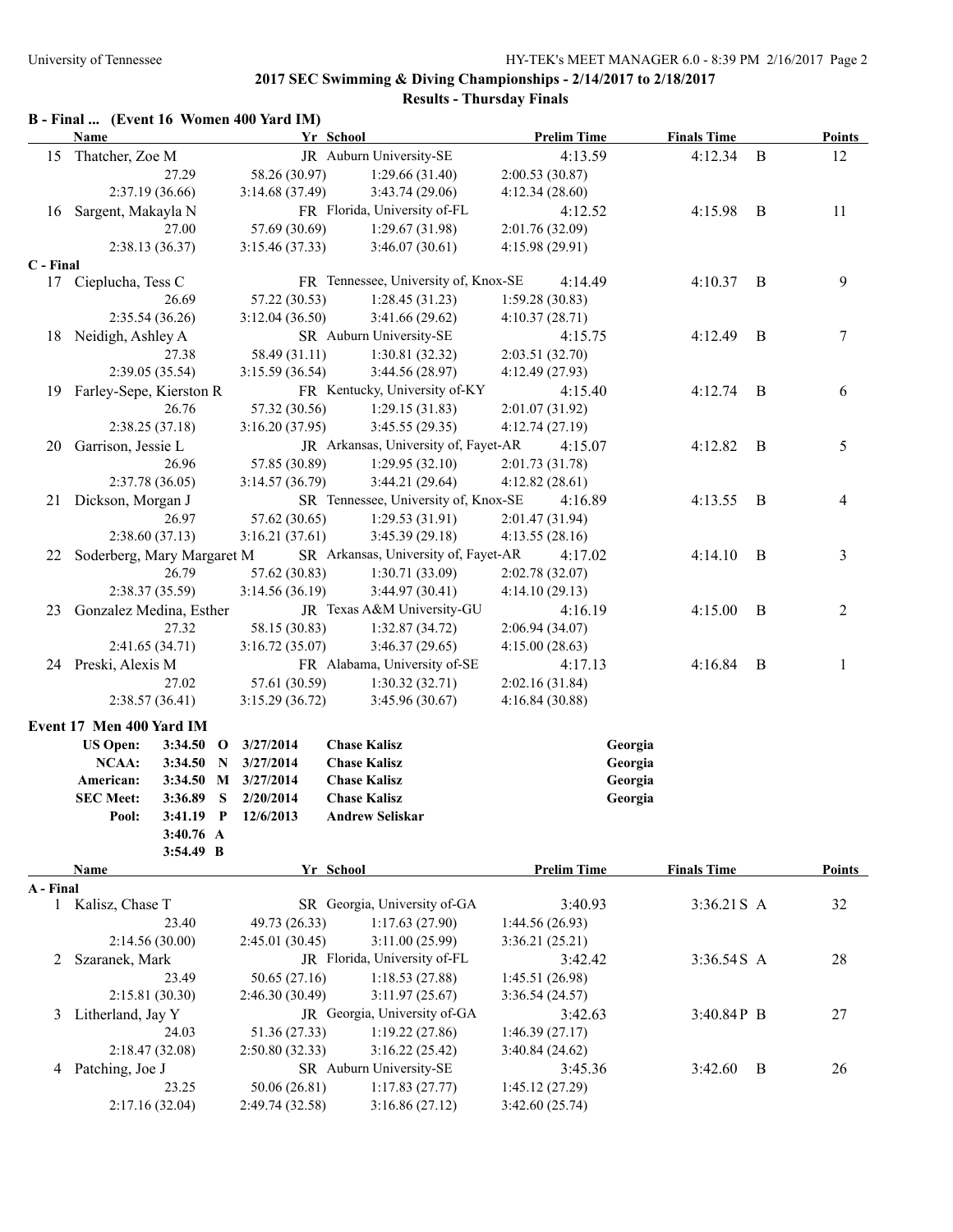#### **A - Final ... (Event 17 Men 400 Yard IM)**

| JR South Carolina, University of,-SC<br>5 Peribonio, Tom A<br>3:45.12<br>3:43.45<br>$\bf{B}$<br>25<br>23.72<br>51.24 (27.52)<br>1:19.80(28.56)<br>1:47.77(27.97)<br>2:18.69(30.92)<br>2:50.59(31.90)<br>3:17.83(27.24)<br>3:43.45(25.62)<br>6 Bentz, Gunnar G<br>JR Georgia, University of-GA<br>3:45.79<br>3:43.95<br>B<br>24<br>24.30<br>51.87 (27.57)<br>1:21.45(29.58)<br>1:49.83(28.38)<br>2:21.85(32.02)<br>3:19.57(26.44)<br>3:43.95 (24.38)<br>2:53.13(31.28)<br>JR Tennessee, University of, Knox-SE<br>7 McHugh, Sam S<br>23<br>3:45.86<br>3:44.70<br>B<br>52.07 (27.61)<br>24.46<br>1:20.85(28.78)<br>1:49.67(28.82)<br>2:20.63(30.96)<br>2:52.79(32.16)<br>3:19.28(26.49)<br>3:44.70(25.42)<br>8 Lebed, Alex M<br>SO Florida, University of-FL<br>3:46.44<br>3:45.60<br>B<br>22<br>52.14 (27.90)<br>24.24<br>1:20.76(28.62)<br>1:48.69(27.93)<br>2:20.52(31.83)<br>2:53.15(32.63)<br>3:19.92(26.77)<br>3:45.60(25.68)<br><b>B</b> - Final<br>FR Georgia, University of-GA<br>9 Forde, Clayton T<br>3:48.32<br>3:45.68<br>$\overline{B}$<br>20<br>1:23.27(30.50)<br>25.03<br>52.77 (27.74)<br>1:52.43(29.16)<br>2:24.01 (31.58)<br>2:56.48(32.47)<br>3:21.76(25.28)<br>3:45.68 (23.92)<br>SO Florida, University of-FL<br>17<br>10 Balogh, Brennan L<br>3:45.87<br>B<br>3:47.40<br>24.12<br>52.73 (28.61)<br>1:20.61(27.88)<br>1:48.34(27.73)<br>2:20.32 (31.98)<br>2:53.28(32.96)<br>3:20.04(26.76)<br>3:45.87(25.83)<br>16<br>11 Burns, Aidan T<br>SO Georgia, University of-GA<br>3:46.77<br>3:45.91<br>B<br>24.60<br>52.62 (28.02)<br>1:21.97(29.35)<br>1:50.62(28.65)<br>2:22.58(31.96)<br>2:54.71(32.13)<br>3:20.86(26.15)<br>3:45.91(25.05)<br>SO South Carolina, University of,-SC<br>3:46.36<br>15<br>12 Bekemeyer, Cody C<br>3:48.51<br>B<br>24.38<br>52.34 (27.96)<br>1:21.09(28.75)<br>1:48.77(27.68)<br>2:21.34(32.57)<br>2:54.36(33.02)<br>3:20.84(26.48)<br>3:46.36(25.52)<br>SO Georgia, University of-GA<br>Guest, James T<br>3:47.97<br>B<br>14<br>13<br>3:47.20<br>24.29<br>52.27 (27.98)<br>1:22.59(30.32)<br>1:51.79(29.20)<br>2:22.27 (30.48)<br>2:53.35(31.08)<br>3:21.26(27.91)<br>3:47.97(26.71)<br>FR Missouri, University of-MV<br>13<br>14 Alexander, Nick A<br>3:48.16<br>3:48.58<br>$\overline{B}$<br>24.73<br>52.53 (27.80)<br>1:21.53(29.00)<br>1:50.29(28.76)<br>2:22.42 (32.13)<br>2:54.94(32.52)<br>3:22.17(27.23)<br>3:48.58(26.41)<br>12<br>Walton, Alex D<br>SO Missouri, University of-MV<br>3:50.45<br>B<br>3:48.17<br>15<br>52.62 (28.17)<br>1:22.27(29.65)<br>24.45<br>1:50.81(28.54)<br>2:22.71 (31.90)<br>2:55.78(33.07)<br>3:23.30(27.52)<br>3:50.45(27.15)<br>16 Palazzo, Ross D<br>SO Florida, University of-FL<br>3:54.11<br>B<br>11<br>3:48.48<br>24.79<br>53.64 (28.85)<br>1:23.81(30.17)<br>1:53.21(29.40)<br>2:25.67(32.46)<br>2:58.96(33.29)<br>3:27.06(28.10)<br>3:54.11(27.05)<br>C - Final<br>SO South Carolina, University of,-SC<br>9<br>3:49.55<br>3:45.83<br>17 Smith, Jack C<br>$\overline{B}$<br>23.48<br>51.17 (27.69)<br>1:21.02(29.85)<br>1:49.02(28.00)<br>2:20.74(31.72)<br>2:53.13(32.39)<br>3:19.96(26.83)<br>3:45.83 (25.87)<br>SR Kentucky, University of-KY<br>18 Flynn, Brandon P<br>3:48.55<br>7<br>3:51.46<br>$\mathbf{B}$<br>53.07 (28.12)<br>24.95<br>1:23.33(30.26)<br>1:52.79 (29.46)<br>2:24.17 (31.38)<br>3:23.05(26.72)<br>2:56.33(32.16)<br>3:48.55(25.50)<br>FR Tennessee, University of, Knox-SE<br>Murray, Nathan G<br>3:50.37<br>3:49.02<br>B<br>6<br>19<br>24.41<br>52.89 (28.48)<br>1:20.64(27.75)<br>1:47.59(26.95)<br>2:21.85 (34.26)<br>3:23.13(26.57)<br>2:56.56(34.71)<br>3:49.02(25.89)<br>JR Georgia, University of-GA<br>Litherland, Mick S<br>3:49.10<br>B<br>5<br>3:50.12<br>20<br>23.84<br>51.02 (27.18)<br>1:21.14(30.12)<br>1:49.96 (28.82)<br>2:23.76 (33.80)<br>2:57.83(34.07)<br>3:24.34(26.51)<br>3:49.10 (24.76)<br>FR Florida, University of-FL<br>3:49.76<br>$\overline{B}$<br>21 Delk, Taylor T<br>3:50.46<br>4<br>24.91<br>52.88 (27.97)<br>1:21.51(28.63)<br>1:49.75(28.24)<br>2:23.27 (33.52)<br>3:24.13 (26.95)<br>3:49.76 (25.63)<br>2:57.18(33.91) | Name | Yr School | <b>Prelim Time</b> | <b>Finals Time</b> | <b>Points</b> |
|-----------------------------------------------------------------------------------------------------------------------------------------------------------------------------------------------------------------------------------------------------------------------------------------------------------------------------------------------------------------------------------------------------------------------------------------------------------------------------------------------------------------------------------------------------------------------------------------------------------------------------------------------------------------------------------------------------------------------------------------------------------------------------------------------------------------------------------------------------------------------------------------------------------------------------------------------------------------------------------------------------------------------------------------------------------------------------------------------------------------------------------------------------------------------------------------------------------------------------------------------------------------------------------------------------------------------------------------------------------------------------------------------------------------------------------------------------------------------------------------------------------------------------------------------------------------------------------------------------------------------------------------------------------------------------------------------------------------------------------------------------------------------------------------------------------------------------------------------------------------------------------------------------------------------------------------------------------------------------------------------------------------------------------------------------------------------------------------------------------------------------------------------------------------------------------------------------------------------------------------------------------------------------------------------------------------------------------------------------------------------------------------------------------------------------------------------------------------------------------------------------------------------------------------------------------------------------------------------------------------------------------------------------------------------------------------------------------------------------------------------------------------------------------------------------------------------------------------------------------------------------------------------------------------------------------------------------------------------------------------------------------------------------------------------------------------------------------------------------------------------------------------------------------------------------------------------------------------------------------------------------------------------------------------------------------------------------------------------------------------------------------------------------------------------------------------------------------------------------------------------------------------------------------------------------------------------------------------------------------------------------------------------------------------------------------------------------------------------------------------------------------------------------------------------------------------------------------------------------------------------------------------------------------------------------------------------------------------------------------------------------------------------------------------------------------------------------------|------|-----------|--------------------|--------------------|---------------|
|                                                                                                                                                                                                                                                                                                                                                                                                                                                                                                                                                                                                                                                                                                                                                                                                                                                                                                                                                                                                                                                                                                                                                                                                                                                                                                                                                                                                                                                                                                                                                                                                                                                                                                                                                                                                                                                                                                                                                                                                                                                                                                                                                                                                                                                                                                                                                                                                                                                                                                                                                                                                                                                                                                                                                                                                                                                                                                                                                                                                                                                                                                                                                                                                                                                                                                                                                                                                                                                                                                                                                                                                                                                                                                                                                                                                                                                                                                                                                                                                                                                                                   |      |           |                    |                    |               |
|                                                                                                                                                                                                                                                                                                                                                                                                                                                                                                                                                                                                                                                                                                                                                                                                                                                                                                                                                                                                                                                                                                                                                                                                                                                                                                                                                                                                                                                                                                                                                                                                                                                                                                                                                                                                                                                                                                                                                                                                                                                                                                                                                                                                                                                                                                                                                                                                                                                                                                                                                                                                                                                                                                                                                                                                                                                                                                                                                                                                                                                                                                                                                                                                                                                                                                                                                                                                                                                                                                                                                                                                                                                                                                                                                                                                                                                                                                                                                                                                                                                                                   |      |           |                    |                    |               |
|                                                                                                                                                                                                                                                                                                                                                                                                                                                                                                                                                                                                                                                                                                                                                                                                                                                                                                                                                                                                                                                                                                                                                                                                                                                                                                                                                                                                                                                                                                                                                                                                                                                                                                                                                                                                                                                                                                                                                                                                                                                                                                                                                                                                                                                                                                                                                                                                                                                                                                                                                                                                                                                                                                                                                                                                                                                                                                                                                                                                                                                                                                                                                                                                                                                                                                                                                                                                                                                                                                                                                                                                                                                                                                                                                                                                                                                                                                                                                                                                                                                                                   |      |           |                    |                    |               |
|                                                                                                                                                                                                                                                                                                                                                                                                                                                                                                                                                                                                                                                                                                                                                                                                                                                                                                                                                                                                                                                                                                                                                                                                                                                                                                                                                                                                                                                                                                                                                                                                                                                                                                                                                                                                                                                                                                                                                                                                                                                                                                                                                                                                                                                                                                                                                                                                                                                                                                                                                                                                                                                                                                                                                                                                                                                                                                                                                                                                                                                                                                                                                                                                                                                                                                                                                                                                                                                                                                                                                                                                                                                                                                                                                                                                                                                                                                                                                                                                                                                                                   |      |           |                    |                    |               |
|                                                                                                                                                                                                                                                                                                                                                                                                                                                                                                                                                                                                                                                                                                                                                                                                                                                                                                                                                                                                                                                                                                                                                                                                                                                                                                                                                                                                                                                                                                                                                                                                                                                                                                                                                                                                                                                                                                                                                                                                                                                                                                                                                                                                                                                                                                                                                                                                                                                                                                                                                                                                                                                                                                                                                                                                                                                                                                                                                                                                                                                                                                                                                                                                                                                                                                                                                                                                                                                                                                                                                                                                                                                                                                                                                                                                                                                                                                                                                                                                                                                                                   |      |           |                    |                    |               |
|                                                                                                                                                                                                                                                                                                                                                                                                                                                                                                                                                                                                                                                                                                                                                                                                                                                                                                                                                                                                                                                                                                                                                                                                                                                                                                                                                                                                                                                                                                                                                                                                                                                                                                                                                                                                                                                                                                                                                                                                                                                                                                                                                                                                                                                                                                                                                                                                                                                                                                                                                                                                                                                                                                                                                                                                                                                                                                                                                                                                                                                                                                                                                                                                                                                                                                                                                                                                                                                                                                                                                                                                                                                                                                                                                                                                                                                                                                                                                                                                                                                                                   |      |           |                    |                    |               |
|                                                                                                                                                                                                                                                                                                                                                                                                                                                                                                                                                                                                                                                                                                                                                                                                                                                                                                                                                                                                                                                                                                                                                                                                                                                                                                                                                                                                                                                                                                                                                                                                                                                                                                                                                                                                                                                                                                                                                                                                                                                                                                                                                                                                                                                                                                                                                                                                                                                                                                                                                                                                                                                                                                                                                                                                                                                                                                                                                                                                                                                                                                                                                                                                                                                                                                                                                                                                                                                                                                                                                                                                                                                                                                                                                                                                                                                                                                                                                                                                                                                                                   |      |           |                    |                    |               |
|                                                                                                                                                                                                                                                                                                                                                                                                                                                                                                                                                                                                                                                                                                                                                                                                                                                                                                                                                                                                                                                                                                                                                                                                                                                                                                                                                                                                                                                                                                                                                                                                                                                                                                                                                                                                                                                                                                                                                                                                                                                                                                                                                                                                                                                                                                                                                                                                                                                                                                                                                                                                                                                                                                                                                                                                                                                                                                                                                                                                                                                                                                                                                                                                                                                                                                                                                                                                                                                                                                                                                                                                                                                                                                                                                                                                                                                                                                                                                                                                                                                                                   |      |           |                    |                    |               |
|                                                                                                                                                                                                                                                                                                                                                                                                                                                                                                                                                                                                                                                                                                                                                                                                                                                                                                                                                                                                                                                                                                                                                                                                                                                                                                                                                                                                                                                                                                                                                                                                                                                                                                                                                                                                                                                                                                                                                                                                                                                                                                                                                                                                                                                                                                                                                                                                                                                                                                                                                                                                                                                                                                                                                                                                                                                                                                                                                                                                                                                                                                                                                                                                                                                                                                                                                                                                                                                                                                                                                                                                                                                                                                                                                                                                                                                                                                                                                                                                                                                                                   |      |           |                    |                    |               |
|                                                                                                                                                                                                                                                                                                                                                                                                                                                                                                                                                                                                                                                                                                                                                                                                                                                                                                                                                                                                                                                                                                                                                                                                                                                                                                                                                                                                                                                                                                                                                                                                                                                                                                                                                                                                                                                                                                                                                                                                                                                                                                                                                                                                                                                                                                                                                                                                                                                                                                                                                                                                                                                                                                                                                                                                                                                                                                                                                                                                                                                                                                                                                                                                                                                                                                                                                                                                                                                                                                                                                                                                                                                                                                                                                                                                                                                                                                                                                                                                                                                                                   |      |           |                    |                    |               |
|                                                                                                                                                                                                                                                                                                                                                                                                                                                                                                                                                                                                                                                                                                                                                                                                                                                                                                                                                                                                                                                                                                                                                                                                                                                                                                                                                                                                                                                                                                                                                                                                                                                                                                                                                                                                                                                                                                                                                                                                                                                                                                                                                                                                                                                                                                                                                                                                                                                                                                                                                                                                                                                                                                                                                                                                                                                                                                                                                                                                                                                                                                                                                                                                                                                                                                                                                                                                                                                                                                                                                                                                                                                                                                                                                                                                                                                                                                                                                                                                                                                                                   |      |           |                    |                    |               |
|                                                                                                                                                                                                                                                                                                                                                                                                                                                                                                                                                                                                                                                                                                                                                                                                                                                                                                                                                                                                                                                                                                                                                                                                                                                                                                                                                                                                                                                                                                                                                                                                                                                                                                                                                                                                                                                                                                                                                                                                                                                                                                                                                                                                                                                                                                                                                                                                                                                                                                                                                                                                                                                                                                                                                                                                                                                                                                                                                                                                                                                                                                                                                                                                                                                                                                                                                                                                                                                                                                                                                                                                                                                                                                                                                                                                                                                                                                                                                                                                                                                                                   |      |           |                    |                    |               |
|                                                                                                                                                                                                                                                                                                                                                                                                                                                                                                                                                                                                                                                                                                                                                                                                                                                                                                                                                                                                                                                                                                                                                                                                                                                                                                                                                                                                                                                                                                                                                                                                                                                                                                                                                                                                                                                                                                                                                                                                                                                                                                                                                                                                                                                                                                                                                                                                                                                                                                                                                                                                                                                                                                                                                                                                                                                                                                                                                                                                                                                                                                                                                                                                                                                                                                                                                                                                                                                                                                                                                                                                                                                                                                                                                                                                                                                                                                                                                                                                                                                                                   |      |           |                    |                    |               |
|                                                                                                                                                                                                                                                                                                                                                                                                                                                                                                                                                                                                                                                                                                                                                                                                                                                                                                                                                                                                                                                                                                                                                                                                                                                                                                                                                                                                                                                                                                                                                                                                                                                                                                                                                                                                                                                                                                                                                                                                                                                                                                                                                                                                                                                                                                                                                                                                                                                                                                                                                                                                                                                                                                                                                                                                                                                                                                                                                                                                                                                                                                                                                                                                                                                                                                                                                                                                                                                                                                                                                                                                                                                                                                                                                                                                                                                                                                                                                                                                                                                                                   |      |           |                    |                    |               |
|                                                                                                                                                                                                                                                                                                                                                                                                                                                                                                                                                                                                                                                                                                                                                                                                                                                                                                                                                                                                                                                                                                                                                                                                                                                                                                                                                                                                                                                                                                                                                                                                                                                                                                                                                                                                                                                                                                                                                                                                                                                                                                                                                                                                                                                                                                                                                                                                                                                                                                                                                                                                                                                                                                                                                                                                                                                                                                                                                                                                                                                                                                                                                                                                                                                                                                                                                                                                                                                                                                                                                                                                                                                                                                                                                                                                                                                                                                                                                                                                                                                                                   |      |           |                    |                    |               |
|                                                                                                                                                                                                                                                                                                                                                                                                                                                                                                                                                                                                                                                                                                                                                                                                                                                                                                                                                                                                                                                                                                                                                                                                                                                                                                                                                                                                                                                                                                                                                                                                                                                                                                                                                                                                                                                                                                                                                                                                                                                                                                                                                                                                                                                                                                                                                                                                                                                                                                                                                                                                                                                                                                                                                                                                                                                                                                                                                                                                                                                                                                                                                                                                                                                                                                                                                                                                                                                                                                                                                                                                                                                                                                                                                                                                                                                                                                                                                                                                                                                                                   |      |           |                    |                    |               |
|                                                                                                                                                                                                                                                                                                                                                                                                                                                                                                                                                                                                                                                                                                                                                                                                                                                                                                                                                                                                                                                                                                                                                                                                                                                                                                                                                                                                                                                                                                                                                                                                                                                                                                                                                                                                                                                                                                                                                                                                                                                                                                                                                                                                                                                                                                                                                                                                                                                                                                                                                                                                                                                                                                                                                                                                                                                                                                                                                                                                                                                                                                                                                                                                                                                                                                                                                                                                                                                                                                                                                                                                                                                                                                                                                                                                                                                                                                                                                                                                                                                                                   |      |           |                    |                    |               |
|                                                                                                                                                                                                                                                                                                                                                                                                                                                                                                                                                                                                                                                                                                                                                                                                                                                                                                                                                                                                                                                                                                                                                                                                                                                                                                                                                                                                                                                                                                                                                                                                                                                                                                                                                                                                                                                                                                                                                                                                                                                                                                                                                                                                                                                                                                                                                                                                                                                                                                                                                                                                                                                                                                                                                                                                                                                                                                                                                                                                                                                                                                                                                                                                                                                                                                                                                                                                                                                                                                                                                                                                                                                                                                                                                                                                                                                                                                                                                                                                                                                                                   |      |           |                    |                    |               |
|                                                                                                                                                                                                                                                                                                                                                                                                                                                                                                                                                                                                                                                                                                                                                                                                                                                                                                                                                                                                                                                                                                                                                                                                                                                                                                                                                                                                                                                                                                                                                                                                                                                                                                                                                                                                                                                                                                                                                                                                                                                                                                                                                                                                                                                                                                                                                                                                                                                                                                                                                                                                                                                                                                                                                                                                                                                                                                                                                                                                                                                                                                                                                                                                                                                                                                                                                                                                                                                                                                                                                                                                                                                                                                                                                                                                                                                                                                                                                                                                                                                                                   |      |           |                    |                    |               |
|                                                                                                                                                                                                                                                                                                                                                                                                                                                                                                                                                                                                                                                                                                                                                                                                                                                                                                                                                                                                                                                                                                                                                                                                                                                                                                                                                                                                                                                                                                                                                                                                                                                                                                                                                                                                                                                                                                                                                                                                                                                                                                                                                                                                                                                                                                                                                                                                                                                                                                                                                                                                                                                                                                                                                                                                                                                                                                                                                                                                                                                                                                                                                                                                                                                                                                                                                                                                                                                                                                                                                                                                                                                                                                                                                                                                                                                                                                                                                                                                                                                                                   |      |           |                    |                    |               |
|                                                                                                                                                                                                                                                                                                                                                                                                                                                                                                                                                                                                                                                                                                                                                                                                                                                                                                                                                                                                                                                                                                                                                                                                                                                                                                                                                                                                                                                                                                                                                                                                                                                                                                                                                                                                                                                                                                                                                                                                                                                                                                                                                                                                                                                                                                                                                                                                                                                                                                                                                                                                                                                                                                                                                                                                                                                                                                                                                                                                                                                                                                                                                                                                                                                                                                                                                                                                                                                                                                                                                                                                                                                                                                                                                                                                                                                                                                                                                                                                                                                                                   |      |           |                    |                    |               |
|                                                                                                                                                                                                                                                                                                                                                                                                                                                                                                                                                                                                                                                                                                                                                                                                                                                                                                                                                                                                                                                                                                                                                                                                                                                                                                                                                                                                                                                                                                                                                                                                                                                                                                                                                                                                                                                                                                                                                                                                                                                                                                                                                                                                                                                                                                                                                                                                                                                                                                                                                                                                                                                                                                                                                                                                                                                                                                                                                                                                                                                                                                                                                                                                                                                                                                                                                                                                                                                                                                                                                                                                                                                                                                                                                                                                                                                                                                                                                                                                                                                                                   |      |           |                    |                    |               |
|                                                                                                                                                                                                                                                                                                                                                                                                                                                                                                                                                                                                                                                                                                                                                                                                                                                                                                                                                                                                                                                                                                                                                                                                                                                                                                                                                                                                                                                                                                                                                                                                                                                                                                                                                                                                                                                                                                                                                                                                                                                                                                                                                                                                                                                                                                                                                                                                                                                                                                                                                                                                                                                                                                                                                                                                                                                                                                                                                                                                                                                                                                                                                                                                                                                                                                                                                                                                                                                                                                                                                                                                                                                                                                                                                                                                                                                                                                                                                                                                                                                                                   |      |           |                    |                    |               |
|                                                                                                                                                                                                                                                                                                                                                                                                                                                                                                                                                                                                                                                                                                                                                                                                                                                                                                                                                                                                                                                                                                                                                                                                                                                                                                                                                                                                                                                                                                                                                                                                                                                                                                                                                                                                                                                                                                                                                                                                                                                                                                                                                                                                                                                                                                                                                                                                                                                                                                                                                                                                                                                                                                                                                                                                                                                                                                                                                                                                                                                                                                                                                                                                                                                                                                                                                                                                                                                                                                                                                                                                                                                                                                                                                                                                                                                                                                                                                                                                                                                                                   |      |           |                    |                    |               |
|                                                                                                                                                                                                                                                                                                                                                                                                                                                                                                                                                                                                                                                                                                                                                                                                                                                                                                                                                                                                                                                                                                                                                                                                                                                                                                                                                                                                                                                                                                                                                                                                                                                                                                                                                                                                                                                                                                                                                                                                                                                                                                                                                                                                                                                                                                                                                                                                                                                                                                                                                                                                                                                                                                                                                                                                                                                                                                                                                                                                                                                                                                                                                                                                                                                                                                                                                                                                                                                                                                                                                                                                                                                                                                                                                                                                                                                                                                                                                                                                                                                                                   |      |           |                    |                    |               |
|                                                                                                                                                                                                                                                                                                                                                                                                                                                                                                                                                                                                                                                                                                                                                                                                                                                                                                                                                                                                                                                                                                                                                                                                                                                                                                                                                                                                                                                                                                                                                                                                                                                                                                                                                                                                                                                                                                                                                                                                                                                                                                                                                                                                                                                                                                                                                                                                                                                                                                                                                                                                                                                                                                                                                                                                                                                                                                                                                                                                                                                                                                                                                                                                                                                                                                                                                                                                                                                                                                                                                                                                                                                                                                                                                                                                                                                                                                                                                                                                                                                                                   |      |           |                    |                    |               |
|                                                                                                                                                                                                                                                                                                                                                                                                                                                                                                                                                                                                                                                                                                                                                                                                                                                                                                                                                                                                                                                                                                                                                                                                                                                                                                                                                                                                                                                                                                                                                                                                                                                                                                                                                                                                                                                                                                                                                                                                                                                                                                                                                                                                                                                                                                                                                                                                                                                                                                                                                                                                                                                                                                                                                                                                                                                                                                                                                                                                                                                                                                                                                                                                                                                                                                                                                                                                                                                                                                                                                                                                                                                                                                                                                                                                                                                                                                                                                                                                                                                                                   |      |           |                    |                    |               |
|                                                                                                                                                                                                                                                                                                                                                                                                                                                                                                                                                                                                                                                                                                                                                                                                                                                                                                                                                                                                                                                                                                                                                                                                                                                                                                                                                                                                                                                                                                                                                                                                                                                                                                                                                                                                                                                                                                                                                                                                                                                                                                                                                                                                                                                                                                                                                                                                                                                                                                                                                                                                                                                                                                                                                                                                                                                                                                                                                                                                                                                                                                                                                                                                                                                                                                                                                                                                                                                                                                                                                                                                                                                                                                                                                                                                                                                                                                                                                                                                                                                                                   |      |           |                    |                    |               |
|                                                                                                                                                                                                                                                                                                                                                                                                                                                                                                                                                                                                                                                                                                                                                                                                                                                                                                                                                                                                                                                                                                                                                                                                                                                                                                                                                                                                                                                                                                                                                                                                                                                                                                                                                                                                                                                                                                                                                                                                                                                                                                                                                                                                                                                                                                                                                                                                                                                                                                                                                                                                                                                                                                                                                                                                                                                                                                                                                                                                                                                                                                                                                                                                                                                                                                                                                                                                                                                                                                                                                                                                                                                                                                                                                                                                                                                                                                                                                                                                                                                                                   |      |           |                    |                    |               |
|                                                                                                                                                                                                                                                                                                                                                                                                                                                                                                                                                                                                                                                                                                                                                                                                                                                                                                                                                                                                                                                                                                                                                                                                                                                                                                                                                                                                                                                                                                                                                                                                                                                                                                                                                                                                                                                                                                                                                                                                                                                                                                                                                                                                                                                                                                                                                                                                                                                                                                                                                                                                                                                                                                                                                                                                                                                                                                                                                                                                                                                                                                                                                                                                                                                                                                                                                                                                                                                                                                                                                                                                                                                                                                                                                                                                                                                                                                                                                                                                                                                                                   |      |           |                    |                    |               |
|                                                                                                                                                                                                                                                                                                                                                                                                                                                                                                                                                                                                                                                                                                                                                                                                                                                                                                                                                                                                                                                                                                                                                                                                                                                                                                                                                                                                                                                                                                                                                                                                                                                                                                                                                                                                                                                                                                                                                                                                                                                                                                                                                                                                                                                                                                                                                                                                                                                                                                                                                                                                                                                                                                                                                                                                                                                                                                                                                                                                                                                                                                                                                                                                                                                                                                                                                                                                                                                                                                                                                                                                                                                                                                                                                                                                                                                                                                                                                                                                                                                                                   |      |           |                    |                    |               |
|                                                                                                                                                                                                                                                                                                                                                                                                                                                                                                                                                                                                                                                                                                                                                                                                                                                                                                                                                                                                                                                                                                                                                                                                                                                                                                                                                                                                                                                                                                                                                                                                                                                                                                                                                                                                                                                                                                                                                                                                                                                                                                                                                                                                                                                                                                                                                                                                                                                                                                                                                                                                                                                                                                                                                                                                                                                                                                                                                                                                                                                                                                                                                                                                                                                                                                                                                                                                                                                                                                                                                                                                                                                                                                                                                                                                                                                                                                                                                                                                                                                                                   |      |           |                    |                    |               |
|                                                                                                                                                                                                                                                                                                                                                                                                                                                                                                                                                                                                                                                                                                                                                                                                                                                                                                                                                                                                                                                                                                                                                                                                                                                                                                                                                                                                                                                                                                                                                                                                                                                                                                                                                                                                                                                                                                                                                                                                                                                                                                                                                                                                                                                                                                                                                                                                                                                                                                                                                                                                                                                                                                                                                                                                                                                                                                                                                                                                                                                                                                                                                                                                                                                                                                                                                                                                                                                                                                                                                                                                                                                                                                                                                                                                                                                                                                                                                                                                                                                                                   |      |           |                    |                    |               |
|                                                                                                                                                                                                                                                                                                                                                                                                                                                                                                                                                                                                                                                                                                                                                                                                                                                                                                                                                                                                                                                                                                                                                                                                                                                                                                                                                                                                                                                                                                                                                                                                                                                                                                                                                                                                                                                                                                                                                                                                                                                                                                                                                                                                                                                                                                                                                                                                                                                                                                                                                                                                                                                                                                                                                                                                                                                                                                                                                                                                                                                                                                                                                                                                                                                                                                                                                                                                                                                                                                                                                                                                                                                                                                                                                                                                                                                                                                                                                                                                                                                                                   |      |           |                    |                    |               |
|                                                                                                                                                                                                                                                                                                                                                                                                                                                                                                                                                                                                                                                                                                                                                                                                                                                                                                                                                                                                                                                                                                                                                                                                                                                                                                                                                                                                                                                                                                                                                                                                                                                                                                                                                                                                                                                                                                                                                                                                                                                                                                                                                                                                                                                                                                                                                                                                                                                                                                                                                                                                                                                                                                                                                                                                                                                                                                                                                                                                                                                                                                                                                                                                                                                                                                                                                                                                                                                                                                                                                                                                                                                                                                                                                                                                                                                                                                                                                                                                                                                                                   |      |           |                    |                    |               |
|                                                                                                                                                                                                                                                                                                                                                                                                                                                                                                                                                                                                                                                                                                                                                                                                                                                                                                                                                                                                                                                                                                                                                                                                                                                                                                                                                                                                                                                                                                                                                                                                                                                                                                                                                                                                                                                                                                                                                                                                                                                                                                                                                                                                                                                                                                                                                                                                                                                                                                                                                                                                                                                                                                                                                                                                                                                                                                                                                                                                                                                                                                                                                                                                                                                                                                                                                                                                                                                                                                                                                                                                                                                                                                                                                                                                                                                                                                                                                                                                                                                                                   |      |           |                    |                    |               |
|                                                                                                                                                                                                                                                                                                                                                                                                                                                                                                                                                                                                                                                                                                                                                                                                                                                                                                                                                                                                                                                                                                                                                                                                                                                                                                                                                                                                                                                                                                                                                                                                                                                                                                                                                                                                                                                                                                                                                                                                                                                                                                                                                                                                                                                                                                                                                                                                                                                                                                                                                                                                                                                                                                                                                                                                                                                                                                                                                                                                                                                                                                                                                                                                                                                                                                                                                                                                                                                                                                                                                                                                                                                                                                                                                                                                                                                                                                                                                                                                                                                                                   |      |           |                    |                    |               |
|                                                                                                                                                                                                                                                                                                                                                                                                                                                                                                                                                                                                                                                                                                                                                                                                                                                                                                                                                                                                                                                                                                                                                                                                                                                                                                                                                                                                                                                                                                                                                                                                                                                                                                                                                                                                                                                                                                                                                                                                                                                                                                                                                                                                                                                                                                                                                                                                                                                                                                                                                                                                                                                                                                                                                                                                                                                                                                                                                                                                                                                                                                                                                                                                                                                                                                                                                                                                                                                                                                                                                                                                                                                                                                                                                                                                                                                                                                                                                                                                                                                                                   |      |           |                    |                    |               |
|                                                                                                                                                                                                                                                                                                                                                                                                                                                                                                                                                                                                                                                                                                                                                                                                                                                                                                                                                                                                                                                                                                                                                                                                                                                                                                                                                                                                                                                                                                                                                                                                                                                                                                                                                                                                                                                                                                                                                                                                                                                                                                                                                                                                                                                                                                                                                                                                                                                                                                                                                                                                                                                                                                                                                                                                                                                                                                                                                                                                                                                                                                                                                                                                                                                                                                                                                                                                                                                                                                                                                                                                                                                                                                                                                                                                                                                                                                                                                                                                                                                                                   |      |           |                    |                    |               |
|                                                                                                                                                                                                                                                                                                                                                                                                                                                                                                                                                                                                                                                                                                                                                                                                                                                                                                                                                                                                                                                                                                                                                                                                                                                                                                                                                                                                                                                                                                                                                                                                                                                                                                                                                                                                                                                                                                                                                                                                                                                                                                                                                                                                                                                                                                                                                                                                                                                                                                                                                                                                                                                                                                                                                                                                                                                                                                                                                                                                                                                                                                                                                                                                                                                                                                                                                                                                                                                                                                                                                                                                                                                                                                                                                                                                                                                                                                                                                                                                                                                                                   |      |           |                    |                    |               |
|                                                                                                                                                                                                                                                                                                                                                                                                                                                                                                                                                                                                                                                                                                                                                                                                                                                                                                                                                                                                                                                                                                                                                                                                                                                                                                                                                                                                                                                                                                                                                                                                                                                                                                                                                                                                                                                                                                                                                                                                                                                                                                                                                                                                                                                                                                                                                                                                                                                                                                                                                                                                                                                                                                                                                                                                                                                                                                                                                                                                                                                                                                                                                                                                                                                                                                                                                                                                                                                                                                                                                                                                                                                                                                                                                                                                                                                                                                                                                                                                                                                                                   |      |           |                    |                    |               |
|                                                                                                                                                                                                                                                                                                                                                                                                                                                                                                                                                                                                                                                                                                                                                                                                                                                                                                                                                                                                                                                                                                                                                                                                                                                                                                                                                                                                                                                                                                                                                                                                                                                                                                                                                                                                                                                                                                                                                                                                                                                                                                                                                                                                                                                                                                                                                                                                                                                                                                                                                                                                                                                                                                                                                                                                                                                                                                                                                                                                                                                                                                                                                                                                                                                                                                                                                                                                                                                                                                                                                                                                                                                                                                                                                                                                                                                                                                                                                                                                                                                                                   |      |           |                    |                    |               |
|                                                                                                                                                                                                                                                                                                                                                                                                                                                                                                                                                                                                                                                                                                                                                                                                                                                                                                                                                                                                                                                                                                                                                                                                                                                                                                                                                                                                                                                                                                                                                                                                                                                                                                                                                                                                                                                                                                                                                                                                                                                                                                                                                                                                                                                                                                                                                                                                                                                                                                                                                                                                                                                                                                                                                                                                                                                                                                                                                                                                                                                                                                                                                                                                                                                                                                                                                                                                                                                                                                                                                                                                                                                                                                                                                                                                                                                                                                                                                                                                                                                                                   |      |           |                    |                    |               |
|                                                                                                                                                                                                                                                                                                                                                                                                                                                                                                                                                                                                                                                                                                                                                                                                                                                                                                                                                                                                                                                                                                                                                                                                                                                                                                                                                                                                                                                                                                                                                                                                                                                                                                                                                                                                                                                                                                                                                                                                                                                                                                                                                                                                                                                                                                                                                                                                                                                                                                                                                                                                                                                                                                                                                                                                                                                                                                                                                                                                                                                                                                                                                                                                                                                                                                                                                                                                                                                                                                                                                                                                                                                                                                                                                                                                                                                                                                                                                                                                                                                                                   |      |           |                    |                    |               |
|                                                                                                                                                                                                                                                                                                                                                                                                                                                                                                                                                                                                                                                                                                                                                                                                                                                                                                                                                                                                                                                                                                                                                                                                                                                                                                                                                                                                                                                                                                                                                                                                                                                                                                                                                                                                                                                                                                                                                                                                                                                                                                                                                                                                                                                                                                                                                                                                                                                                                                                                                                                                                                                                                                                                                                                                                                                                                                                                                                                                                                                                                                                                                                                                                                                                                                                                                                                                                                                                                                                                                                                                                                                                                                                                                                                                                                                                                                                                                                                                                                                                                   |      |           |                    |                    |               |
|                                                                                                                                                                                                                                                                                                                                                                                                                                                                                                                                                                                                                                                                                                                                                                                                                                                                                                                                                                                                                                                                                                                                                                                                                                                                                                                                                                                                                                                                                                                                                                                                                                                                                                                                                                                                                                                                                                                                                                                                                                                                                                                                                                                                                                                                                                                                                                                                                                                                                                                                                                                                                                                                                                                                                                                                                                                                                                                                                                                                                                                                                                                                                                                                                                                                                                                                                                                                                                                                                                                                                                                                                                                                                                                                                                                                                                                                                                                                                                                                                                                                                   |      |           |                    |                    |               |
|                                                                                                                                                                                                                                                                                                                                                                                                                                                                                                                                                                                                                                                                                                                                                                                                                                                                                                                                                                                                                                                                                                                                                                                                                                                                                                                                                                                                                                                                                                                                                                                                                                                                                                                                                                                                                                                                                                                                                                                                                                                                                                                                                                                                                                                                                                                                                                                                                                                                                                                                                                                                                                                                                                                                                                                                                                                                                                                                                                                                                                                                                                                                                                                                                                                                                                                                                                                                                                                                                                                                                                                                                                                                                                                                                                                                                                                                                                                                                                                                                                                                                   |      |           |                    |                    |               |
|                                                                                                                                                                                                                                                                                                                                                                                                                                                                                                                                                                                                                                                                                                                                                                                                                                                                                                                                                                                                                                                                                                                                                                                                                                                                                                                                                                                                                                                                                                                                                                                                                                                                                                                                                                                                                                                                                                                                                                                                                                                                                                                                                                                                                                                                                                                                                                                                                                                                                                                                                                                                                                                                                                                                                                                                                                                                                                                                                                                                                                                                                                                                                                                                                                                                                                                                                                                                                                                                                                                                                                                                                                                                                                                                                                                                                                                                                                                                                                                                                                                                                   |      |           |                    |                    |               |
|                                                                                                                                                                                                                                                                                                                                                                                                                                                                                                                                                                                                                                                                                                                                                                                                                                                                                                                                                                                                                                                                                                                                                                                                                                                                                                                                                                                                                                                                                                                                                                                                                                                                                                                                                                                                                                                                                                                                                                                                                                                                                                                                                                                                                                                                                                                                                                                                                                                                                                                                                                                                                                                                                                                                                                                                                                                                                                                                                                                                                                                                                                                                                                                                                                                                                                                                                                                                                                                                                                                                                                                                                                                                                                                                                                                                                                                                                                                                                                                                                                                                                   |      |           |                    |                    |               |
|                                                                                                                                                                                                                                                                                                                                                                                                                                                                                                                                                                                                                                                                                                                                                                                                                                                                                                                                                                                                                                                                                                                                                                                                                                                                                                                                                                                                                                                                                                                                                                                                                                                                                                                                                                                                                                                                                                                                                                                                                                                                                                                                                                                                                                                                                                                                                                                                                                                                                                                                                                                                                                                                                                                                                                                                                                                                                                                                                                                                                                                                                                                                                                                                                                                                                                                                                                                                                                                                                                                                                                                                                                                                                                                                                                                                                                                                                                                                                                                                                                                                                   |      |           |                    |                    |               |
|                                                                                                                                                                                                                                                                                                                                                                                                                                                                                                                                                                                                                                                                                                                                                                                                                                                                                                                                                                                                                                                                                                                                                                                                                                                                                                                                                                                                                                                                                                                                                                                                                                                                                                                                                                                                                                                                                                                                                                                                                                                                                                                                                                                                                                                                                                                                                                                                                                                                                                                                                                                                                                                                                                                                                                                                                                                                                                                                                                                                                                                                                                                                                                                                                                                                                                                                                                                                                                                                                                                                                                                                                                                                                                                                                                                                                                                                                                                                                                                                                                                                                   |      |           |                    |                    |               |
|                                                                                                                                                                                                                                                                                                                                                                                                                                                                                                                                                                                                                                                                                                                                                                                                                                                                                                                                                                                                                                                                                                                                                                                                                                                                                                                                                                                                                                                                                                                                                                                                                                                                                                                                                                                                                                                                                                                                                                                                                                                                                                                                                                                                                                                                                                                                                                                                                                                                                                                                                                                                                                                                                                                                                                                                                                                                                                                                                                                                                                                                                                                                                                                                                                                                                                                                                                                                                                                                                                                                                                                                                                                                                                                                                                                                                                                                                                                                                                                                                                                                                   |      |           |                    |                    |               |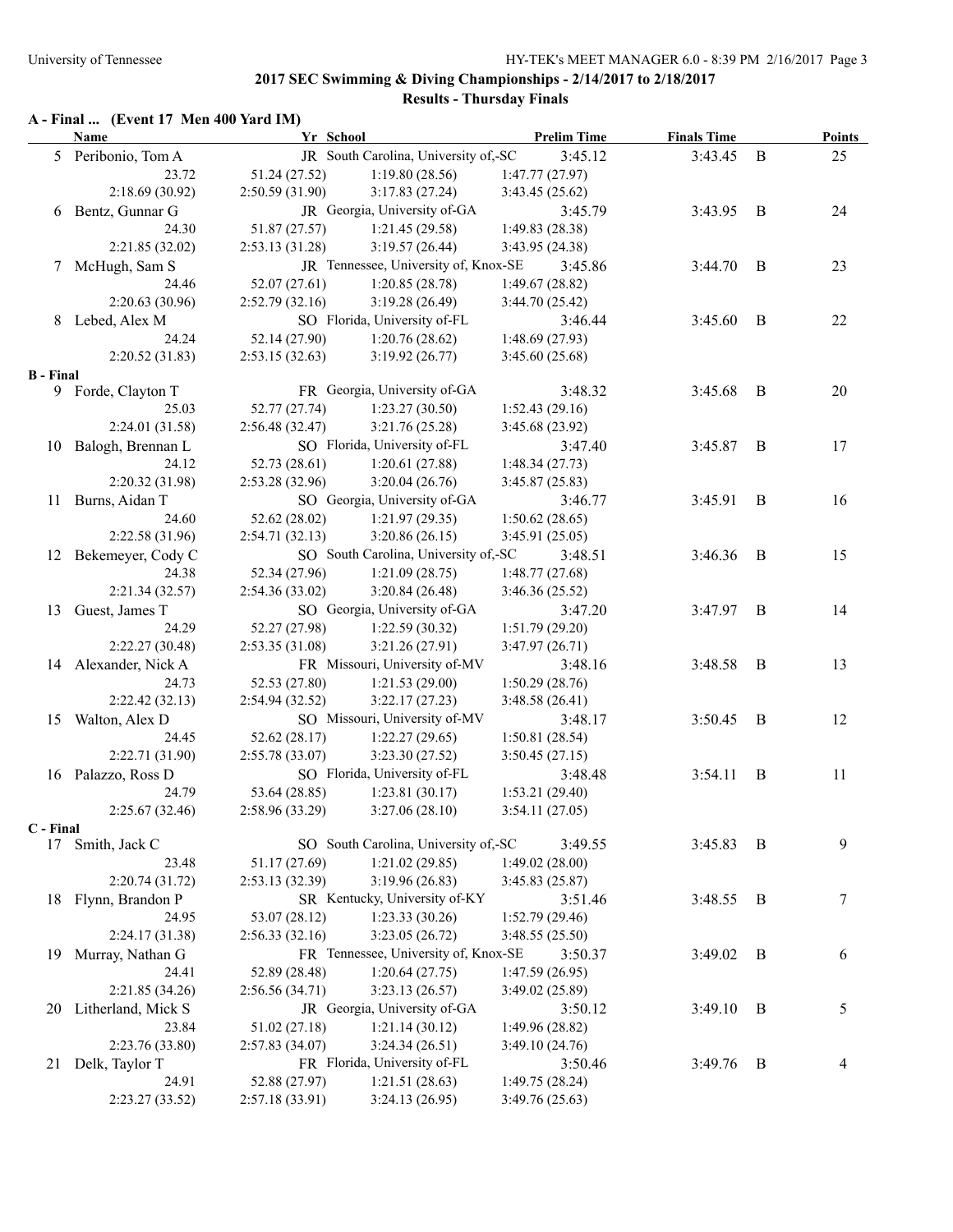|                  | C - Final  (Event 17 Men 400 Yard IM)    |                |                                               |                    |                      |   |               |
|------------------|------------------------------------------|----------------|-----------------------------------------------|--------------------|----------------------|---|---------------|
|                  | <b>Name</b>                              | Yr School      |                                               | <b>Prelim Time</b> | <b>Finals Time</b>   |   | <b>Points</b> |
|                  | 22 Tybur, Jonathan C                     |                | JR Texas A&M University-GU                    | 3:51.33            | 3:50.97              | B | 3             |
|                  | 24.90                                    | 53.23 (28.33)  | 1:23.61(30.38)                                | 1:52.69(29.08)     |                      |   |               |
|                  | 2:23.81(31.12)                           | 2:55.71(31.90) | 3:24.41(28.70)                                | 3:50.97(26.56)     |                      |   |               |
| 23               | Blandford, Connor J                      |                | FR Kentucky, University of-KY                 | 3:51.25            | 3:51.56              | B | 2             |
|                  | 24.95                                    | 53.18 (28.23)  | 1:22.74(29.56)                                | 1:51.66(28.92)     |                      |   |               |
|                  | 2:24.96 (33.30)                          | 2:58.48(33.52) | 3:25.42(26.94)                                | 3:51.56(26.14)     |                      |   |               |
|                  | 24 Charles, Taylor T                     |                | JR Alabama, University of-SE                  | 3:51.05            | 3:53.47              | B | 1             |
|                  | 24.31                                    | 52.38 (28.07)  | 1:21.89(29.51)                                | 1:51.21 (29.32)    |                      |   |               |
|                  | 2:25.03 (33.82)                          | 2:59.38(34.35) | 3:26.90(27.52)                                | 3:53.47(26.57)     |                      |   |               |
|                  | <b>Event 18 Women 100 Yard Butterfly</b> |                |                                               |                    |                      |   |               |
|                  | <b>US Open:</b><br>$49.43\quad O$        | 3/18/2016      | <b>Kelsi Worrell</b>                          |                    | Louisville           |   |               |
|                  | NCAA:<br>49.43 N                         | 3/18/2016      | <b>Kelsi Worrell</b>                          |                    | Louisville           |   |               |
|                  | American:<br>49.43 M 3/18/2016           |                | <b>Kelsi Worrell</b>                          |                    | Louisville           |   |               |
|                  | <b>SEC Meet:</b><br>50.87<br>S           | 2/19/2015      | <b>Beryl Gestaldello</b>                      |                    | <b>Texas A&amp;M</b> |   |               |
|                  | 51.19 P<br>Pool:                         | 11/21/2015     | <b>Madeline Banic</b>                         |                    | <b>Tennessee</b>     |   |               |
|                  | 51.49 A                                  |                |                                               |                    |                      |   |               |
|                  | 54.49 B                                  |                |                                               |                    |                      |   |               |
| A - Final        | Name                                     | Yr School      |                                               | <b>Prelim Time</b> | <b>Finals Time</b>   |   | Points        |
| 1                | Gibson, Sarah E                          |                | SR Texas A&M University-GU                    | 50.93              | 50.71 S A            |   | 32            |
|                  | 10.88                                    | 23.74 (12.86)  | 37.37 (13.63)                                 | 50.71 (13.34)      |                      |   |               |
| 2                | Britt, Chlesea E                         |                | JR Georgia, University of-GA                  | 51.47              | 50.93P A             |   | 28            |
|                  | 10.82                                    | 23.50 (12.68)  | 37.03 (13.53)                                 | 50.93 (13.90)      |                      |   |               |
| 3                | Banic, Madeline A                        |                | SO Tennessee, University of, Knox-SE          | 52.20              | 51.50                | B | 27            |
|                  | 10.95                                    | 23.95 (13.00)  | 37.42 (13.47)                                 | 51.50 (14.08)      |                      |   |               |
|                  | Black, Haley M                           |                | JR Auburn University-SE                       | 52.09              | 51.80                | B | 26            |
| 4                | 10.90                                    | 24.01 (13.11)  | 37.45 (13.44)                                 | 51.80 (14.35)      |                      |   |               |
|                  |                                          |                | JR Texas A&M University-GU                    |                    |                      | B |               |
| 5                | Gastaldello, Beryl E<br>11.02            |                |                                               | 52.32              | 51.82                |   | 25            |
|                  |                                          | 24.17 (13.15)  | 37.88 (13.71)<br>JR Georgia, University of-GA | 51.82 (13.94)      |                      | B |               |
| 6                | Stewart, Kylie N                         |                | 38.21 (13.81)                                 | 52.29              | 52.05                |   | 24            |
|                  | 11.11                                    | 24.40 (13.29)  | SR Louisiana State University-LA              | 52.05 (13.84)      |                      |   |               |
|                  | Kopcso, Kara R                           |                |                                               | 52.34              | 52.34                | B | 23            |
|                  | 11.20                                    | 24.31 (13.11)  | 38.29 (13.98)                                 | 52.34 (14.05)      |                      |   |               |
|                  | 8 Nero, Bailey M                         |                | SO Auburn University-SE                       | 52.39              | 52.36                | B | 22            |
|                  | 11.80                                    | 24.54 (12.74)  | 38.46 (13.92)                                 | 52.36 (13.90)      |                      |   |               |
| <b>B</b> - Final | 9 Laemmler, Nadine M                     |                | SR Missouri, University of-MV                 | 52.56              | 52.20                | B | 20            |
|                  | 11.42                                    | 24.93 (13.51)  | 38.57 (13.64)                                 | 52.20 (13.63)      |                      |   |               |
|                  | 10 Kingsley, Megan M                     |                | JR Georgia, University of-GA                  | 52.68              | 52.59                | B | 17            |
|                  | 11.55                                    | 24.57 (13.02)  | 38.39 (13.82)                                 | 52.59 (14.20)      |                      |   |               |
| 11               | Burchill, Veronica K                     |                | FR Georgia, University of-GA                  | 52.81              | 52.62                | B | 16            |
|                  | 11.36                                    | 24.54 (13.18)  | 38.58 (14.04)                                 | 52.62 (14.04)      |                      |   |               |
| 12               | Metzger-Seymour, Erin M                  |                | JR Missouri, University of-MV                 | 52.52              | 52.72                | B | 15            |
|                  | 11.45                                    | 24.61 (13.16)  | 38.45 (13.84)                                 | 52.72 (14.27)      |                      |   |               |
|                  | Knight, Haylee M                         |                | SO Louisiana State University-LA              |                    |                      | B | 14            |
| 13               |                                          |                |                                               | 53.22              | 52.82                |   |               |
|                  | 11.20                                    | 24.67 (13.47)  | 38.77 (14.10)                                 | 52.82 (14.05)      |                      |   |               |
| 14               | Tetzloff, Alyssa P                       |                | SO Auburn University-SE                       | 52.51              | 52.94                | B | 13            |
|                  | 11.12                                    | 24.48 (13.36)  | 38.55 (14.07)                                 | 52.94 (14.39)      |                      |   |               |
| 15               | Cefal, Michelle Z                        |                | SR Tennessee, University of, Knox-SE          | 53.14              | 53.04                | B | 12            |
|                  | 11.55                                    | 24.96 (13.41)  | 39.04 (14.08)                                 | 53.04 (14.00)      |                      |   |               |
|                  | 16 McInerny, Haley B                     |                | SO Kentucky, University of-KY                 | 53.28              | 53.29                | B | 11            |
|                  | 11.56                                    | 25.03 (13.47)  | 38.92 (13.89)                                 | 53.29 (14.37)      |                      |   |               |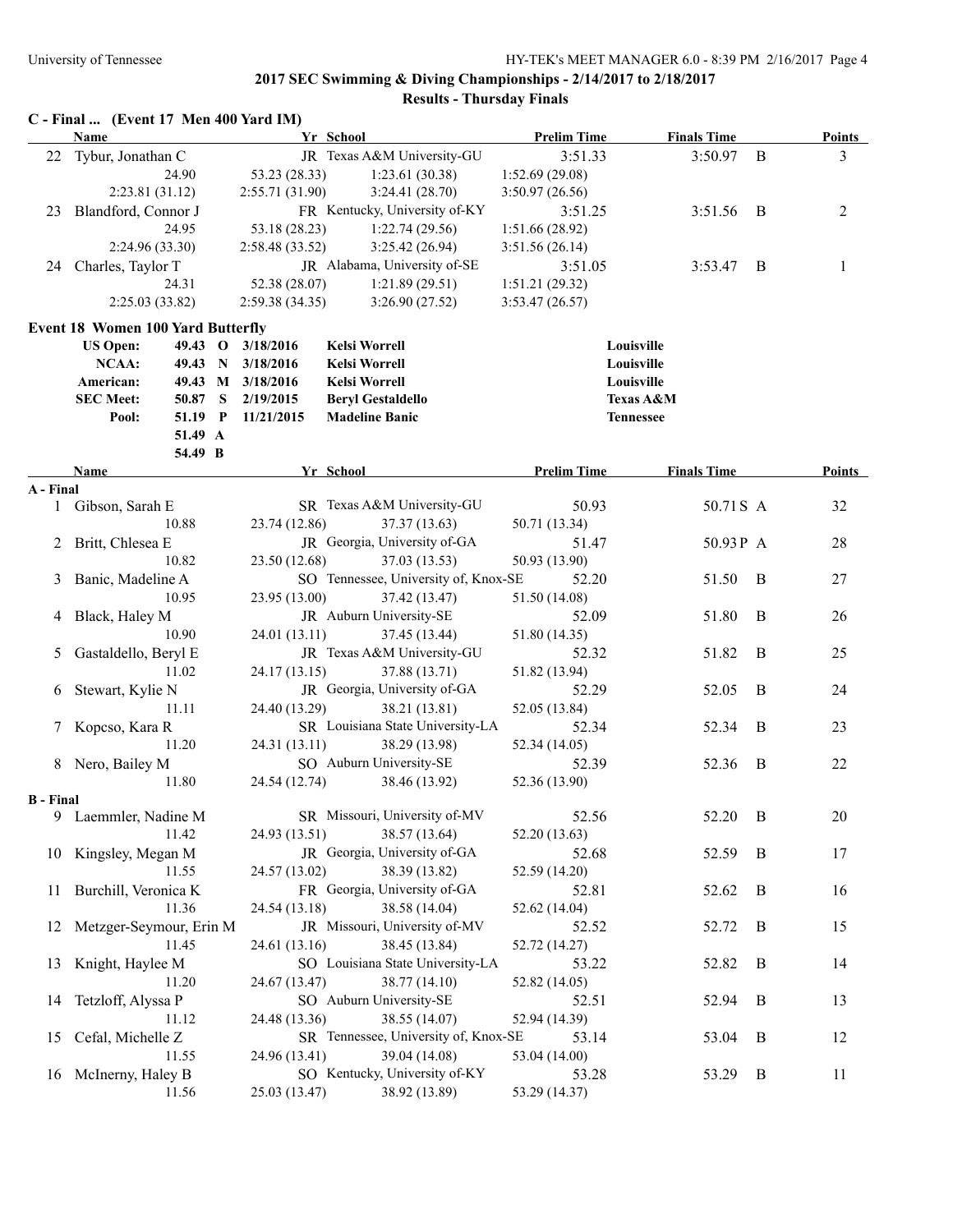### **2017 SEC Swimming & Diving Championships - 2/14/2017 to 2/18/2017**

# **Results - Thursday Finals**

| C - Final  (Event 18 Women 100 Yard Butterfly) |  |  |  |  |
|------------------------------------------------|--|--|--|--|
|------------------------------------------------|--|--|--|--|

|                  | Name                                   |         |                   | Yr School                            | <b>Prelim Time</b> | <b>Finals Time</b> |              | <b>Points</b>  |
|------------------|----------------------------------------|---------|-------------------|--------------------------------------|--------------------|--------------------|--------------|----------------|
| C - Final        |                                        |         |                   |                                      |                    |                    |              |                |
|                  | 17 Norman, Laura R                     |         |                   | JR Texas A&M University-GU           | 53.95              | 53.51              | B            | 9              |
|                  |                                        | 11.40   | 24.86 (13.46)     | 38.76 (13.90)                        | 53.51 (14.75)      |                    |              |                |
|                  | 18 Lundstrom, Heather M                |         |                   | SR Tennessee, University of, Knox-SE | 53.87              | 53.55              | B            | 7              |
|                  |                                        | 11.46   | 24.88 (13.42)     | 39.43 (14.55)                        | 53.55 (14.12)      |                    |              |                |
| 19               | Lappin, Christina M                    |         |                   | FR South Carolina, University of,-SC | 54.07              | 53.74              | B            | 6              |
|                  |                                        | 11.38   | 24.81 (13.43)     | 38.92(14.11)                         | 53.74 (14.82)      |                    |              |                |
| 20               | Weekley, Olivia H                      |         |                   | JR Arkansas, University of, Fayet-AR | 54.01              | 53.80              | B            | 5              |
|                  |                                        | 11.61   | 25.41 (13.80)     | 39.59(14.18)                         | 53.80 (14.21)      |                    |              |                |
| 21               | Yambor-Maul, Alyssa M                  |         |                   | SR Florida, University of-FL         | 54.08              | 53.87              | B            | 4              |
|                  |                                        | 12.00   | 25.53 (13.53)     | 39.84 (14.31)                        | 53.87 (14.03)      |                    |              |                |
| 22               | Coughlin, Katie M                      |         |                   | SO Alabama, University of-SE         | 54.05              | 54.00              | B            | 3              |
|                  |                                        | 11.53   | 24.91 (13.38)     | 39.24 (14.33)                        | 54.00 (14.76)      |                    |              |                |
| 23               | Korst, Caroline J                      |         |                   | SR Alabama, University of-SE         | 53.99              | 54.15              | B            | $\overline{c}$ |
|                  |                                        | 11.45   | 25.41 (13.96)     | 39.70 (14.29)                        | 54.15 (14.45)      |                    |              |                |
|                  | 24 Ellzey, Ashton M                    |         |                   | JR Auburn University-SE              | 53.43              | 54.74              |              | 1              |
|                  |                                        | 11.16   | 24.53 (13.37)     | 39.25 (14.72)                        | 54.74 (15.49)      |                    |              |                |
|                  | <b>Event 19 Men 100 Yard Butterfly</b> |         |                   |                                      |                    |                    |              |                |
|                  | <b>US Open:</b>                        |         | 43.84 O 12/2/2016 | <b>Tom Shields</b>                   |                    | California Aquat   |              |                |
|                  | NCAA:                                  |         | 44.01 N 3/25/2016 | <b>Joseph Schooling</b>              | <b>Texas</b>       |                    |              |                |
|                  | American:                              |         | 43.84 M 12/2/2016 | <b>Tom Shields</b>                   |                    | California Aquat   |              |                |
|                  | <b>SEC Meet:</b>                       | 44.80 S | 2/18/2016         | <b>Caeleb Dressel</b>                |                    | Florida            |              |                |
|                  | Pool:                                  | 44.94 P | 12/6/2013         | <b>Matt Grevers</b>                  |                    |                    |              |                |
|                  |                                        | 45.73 A |                   |                                      |                    |                    |              |                |
|                  |                                        | 48.29 B |                   |                                      |                    |                    |              |                |
|                  | Name                                   |         |                   | Yr School                            | <b>Prelim Time</b> | <b>Finals Time</b> |              | <b>Points</b>  |
| A - Final        |                                        |         |                   |                                      |                    |                    |              |                |
|                  | 1 Dressel, Caeleb R                    |         |                   | JR Florida, University of-FL         | 44.87              | 44.21 S A          |              | 32             |
|                  |                                        | 9.17    | 20.51 (11.34)     | 32.52(12.01)                         | 44.21 (11.69)      |                    |              |                |
| 2                | Switkowski, Jan                        |         |                   | JR Florida, University of-FL         | 46.22              | 45.59              | $\mathbf{A}$ | 28             |
|                  |                                        | 10.00   | 21.39 (11.39)     | 33.39 (12.00)                        | 45.59 (12.20)      |                    |              |                |
| 3                | Sansoucie, Andrew J                    |         |                   | SR Missouri, University of-MV        | 45.97              | 45.82              | B            | 27             |
|                  |                                        | 9.76    | 21.17(11.41)      | 33.33(12.16)                         | 45.82 (12.49)      |                    |              |                |
| 4                | Coetzee, Ryan                          |         |                   | JR Tennessee, University of, Knox-SE | 46.23              | 46.01              | $\bf{B}$     | 26             |
|                  |                                        | 9.94    | 21.38 (11.44)     | 33.60 (12.22)                        | 46.01 (12.41)      |                    |              |                |
| *5               | Martinez, Luis C                       |         |                   | JR Auburn University-SE              | 46.02              | 46.03              | B            | 24.50          |
|                  |                                        | 9.83    | 21.44(11.61)      | 33.74 (12.30)                        | 46.03 (12.29)      |                    |              |                |
| *5               | Kaliszak, Luke J                       |         |                   | JR Alabama, University of-SE         | 46.15              | 46.03              | B            | 24.50          |
|                  |                                        | 9.82    | 21.12 (11.30)     | 33.48 (12.36)                        | 46.03(12.55)       |                    |              |                |
| 7                | Rysemus, Logan E                       |         |                   | SR Louisiana State University-LA     | 46.10              | 46.17              | B            | 23             |
|                  |                                        | 10.00   | 21.53 (11.53)     | 33.75 (12.22)                        | 46.17 (12.42)      |                    |              |                |
| 8                | Oslin, Connor J                        |         |                   | SR Alabama, University of-SE         | 46.16              | 46.31              | B            | 22             |
|                  |                                        | 9.96    | 21.26 (11.30)     | 33.62 (12.36)                        | 46.31 (12.69)      |                    |              |                |
| <b>B</b> - Final |                                        |         |                   |                                      |                    |                    |              |                |
|                  | 9 Dale, Taylor L                       |         |                   | SR Georgia, University of-GA         | 46.28              | 46.14              | B            | 20             |
|                  |                                        | 9.93    | 21.68 (11.75)     | 33.91 (12.23)                        | 46.14 (12.23)      |                    |              |                |
| 10               | McCloskey, Liam M                      |         |                   | SO Auburn University-SE              | 46.44              | 46.35              | B            | 17             |
|                  |                                        | 9.84    | 21.45 (11.61)     | 33.67 (12.22)                        | 46.35 (12.68)      |                    |              |                |
| 11               | Clark, Pace T                          |         |                   | SR Georgia, University of-GA         | 46.43              | 46.58              | B            | 16             |
|                  |                                        | 9.94    | 21.88 (11.94)     | 34.21 (12.33)                        | 46.58 (12.37)      |                    |              |                |
| 12               | Holoda, Peter                          |         |                   | JR Auburn University-SE              | 46.95              | 46.63              | B            | 15             |
|                  |                                        | 10.01   | 21.80 (11.79)     | 34.18 (12.38)                        | 46.63 (12.45)      |                    |              |                |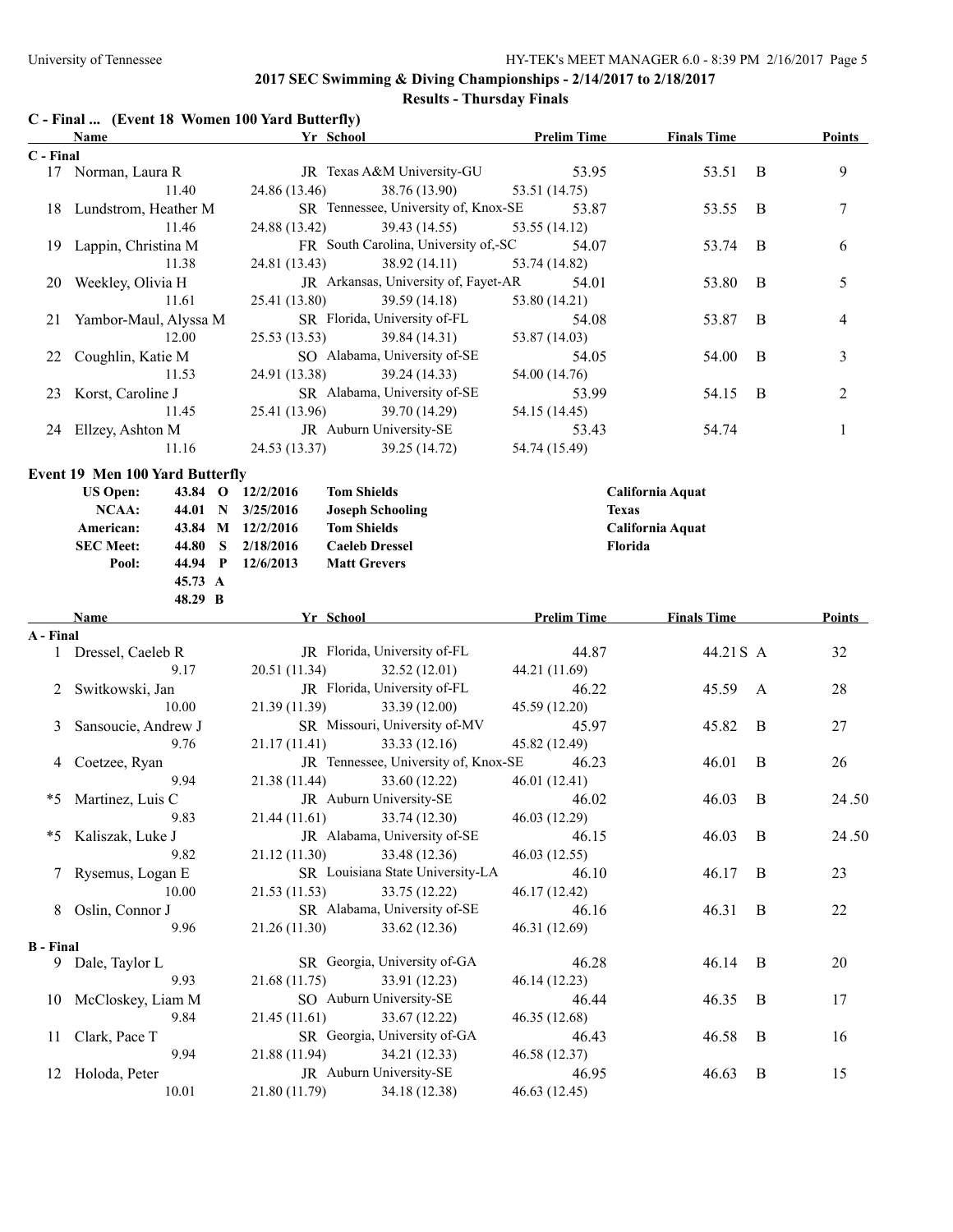## **B - Final ... (Event 19 Men 100 Yard Butterfly)**

|           | Name                  | Yr School                     |                                           | <b>Prelim Time</b> | <b>Finals Time</b> |                | <b>Points</b>  |
|-----------|-----------------------|-------------------------------|-------------------------------------------|--------------------|--------------------|----------------|----------------|
| 13        | Grassi, Santiago      |                               | FR Auburn University-SE                   | 46.80              | 46.72 B            |                | 14             |
|           | 9.75                  | 21.64 (11.89) 34.06 (12.42)   |                                           | 46.72 (12.66)      |                    |                |                |
|           | 14 Boland, Jonathan P |                               | SR South Carolina, University of,-SC      | 47.01              | 46.82              | $\overline{B}$ | 13             |
|           | 9.83                  |                               | 21.45 (11.62) 34.21 (12.76)               | 46.82(12.61)       |                    |                |                |
|           | 15 Ballard, Foster W  |                               | SO Auburn University-SE                   | 46.93              | 47.16 B            |                | 12             |
|           | 10.02                 |                               | 22.05 (12.03) 34.49 (12.44) 47.16 (12.67) |                    |                    |                |                |
|           | 16 Goldman, Brandon R |                               | SR Louisiana State University-LA          | 46.82              | 47.20              | <sup>B</sup>   | 11             |
|           | 9.99                  |                               | 22.11 (12.12) 34.71 (12.60)               | 47.20 (12.49)      |                    |                |                |
| C - Final |                       |                               |                                           |                    |                    |                |                |
|           | 17 Blyzinskyj, Jack A |                               | SR Florida, University of-FL              | 47.06              | 46.70 B            |                | 9              |
|           | 10.04                 |                               | 21.64 (11.60) 34.13 (12.49)               | 46.70 (12.57)      |                    |                |                |
|           | 18 Ayar, Turker       |                               | SR Texas A&M University-GU                | 47.39              | 46.79              | B              | 7              |
|           | 9.82                  | $21.77(11.95)$ $34.29(12.52)$ |                                           | 46.79 (12.50)      |                    |                |                |
|           | 19 Hein, Daniel W     |                               | FR Missouri, University of-MV             | 47.01              | 46.93              | B              | 6              |
|           | 10.00                 | $21.62(11.62)$ $34.24(12.62)$ |                                           | 46.93 (12.69)      |                    |                |                |
|           | 20 Slaton, Micah L    |                               | FR Missouri, University of-MV             | 47.46              | 47.08              | $\overline{B}$ | 5              |
|           | 10.08                 | 22.05 (11.97) 34.45 (12.40)   |                                           | 47.08 (12.63)      |                    |                |                |
|           | *21 Higgins, Kyle D   |                               | SR Kentucky, University of-KY             | 47.47              | 47.36              | $\overline{B}$ | 3.50           |
|           | 9.97                  | 22.15 (12.18) 34.65 (12.50)   |                                           | 47.36 (12.71)      |                    |                |                |
|           | *21 Wallace, Martin L |                               | SR Missouri, University of-MV             | 47.43              | 47.36              | B              | 3.50           |
|           | 9.93                  | 21.95 (12.02) 34.49 (12.54)   |                                           | 47.36 (12.87)      |                    |                |                |
|           | 23 Brooks, Powell P   |                               | JR Georgia, University of-GA              | 47.44              | 47.50              | B              | $\overline{2}$ |
|           | 10.20                 |                               | 22.15 (11.95) 34.58 (12.43) 47.50 (12.92) |                    |                    |                |                |
|           | 24 Mankus, Luke A     |                               | SO Missouri, University of-MV             | 47.65              | 47.90              | B              | $\mathbf{1}$   |
|           | 10.01                 |                               | 21.77 (11.76) 34.66 (12.89)               | 47.90 (13.24)      |                    |                |                |
|           |                       |                               |                                           |                    |                    |                |                |

#### **Event 20 Men 3 mtr Diving**

|           | <b>SEC Meet:</b><br>463.50<br>S          |                     | <b>Liam Stone</b><br>2/15/2015 |               |                                   | <b>Tennessee</b>    |                     |               |
|-----------|------------------------------------------|---------------------|--------------------------------|---------------|-----------------------------------|---------------------|---------------------|---------------|
|           | Pool:                                    | 522.10              | P                              | 12/21/2011    | <b>Kristian Ipsen</b>             | <b>Stanford</b>     |                     |               |
|           | <b>Name</b>                              |                     |                                |               | Yr School                         | <b>Prelim Score</b> | <b>Finals Score</b> | Points        |
| A - Final |                                          |                     |                                |               |                                   |                     |                     |               |
|           | Henschel, Tyler R                        |                     |                                |               | JR Texas A&M University-GU        | 436.25              | 478.40 S            | 32            |
| 2         | Celaya Hernandez, Juan M                 |                     |                                |               | FR Louisiana State University-LA  | 423.95              | 469.95 S            | 28            |
| 3         | Stone, Liam B                            |                     |                                | JR            | Tennessee, University of, Knox-SE | 430.55              | 442.90              | 27            |
| 4         | Smith, Samuel C                          |                     |                                | SO.           | Florida, University of-FL         | 379.35              | 440.20              | 26            |
| 5         | Masterton, Sebastian R                   |                     |                                | SO.           | Kentucky, University of-KY        | 380.25              | 428.15              | 25            |
| 6         | Thornton, Sam N                          |                     |                                | SO.           | Texas A&M University-GU           | 411.70              | 416.90              | 24            |
|           | Goodwin, Kyle S                          |                     |                                | SO.           | Missouri, University of-MV        | 395.15              | 388.40              | 23            |
| 8         | McClellan, Matthew R                     |                     |                                | SO.           | Louisiana State University-LA     | 399.45              | 361.20              | 22            |
|           | <b>Event 21 Women 200 Yard Freestyle</b> |                     |                                |               |                                   |                     |                     |               |
|           | <b>US Open:</b>                          | 1:39.10             | $\mathbf 0$                    | 3/20/2015     | <b>Missy Franklin</b>             |                     | California          |               |
|           | <b>NCAA:</b>                             | 1:39.10             | N                              | 3/20/2015     | <b>Missy Franklin</b>             |                     | California          |               |
|           | American:                                | 1:39.10             | M                              | 3/21/2015     | <b>Missy Franklin</b>             |                     | California          |               |
|           | <b>SEC Meet:</b>                         | 1:41.83             | S                              | 2/20/2014     | <b>Shannon Vreeland</b>           | Georgia             |                     |               |
|           | Pool:                                    | 1:41.40             | $\mathbf P$                    | 12/6/2013     | <b>Missy Franklin</b>             |                     | California          |               |
|           |                                          | $1:43.63 \text{ A}$ |                                |               |                                   |                     |                     |               |
|           |                                          | $1:47.99$ B         |                                |               |                                   |                     |                     |               |
|           | <b>Name</b>                              |                     |                                |               | Yr School                         | <b>Prelim Time</b>  | <b>Finals Time</b>  | <b>Points</b> |
| A - Final |                                          |                     |                                |               |                                   |                     |                     |               |
|           | Freriks, Geena K                         |                     |                                |               | SO Kentucky, University of-KY     | 1:45.29             | 1:44.26<br>B        | 32            |
|           |                                          | 24.79               |                                | 51.41 (26.62) | 1:18.20(26.79)                    | 1:44.26(26.06)      |                     |               |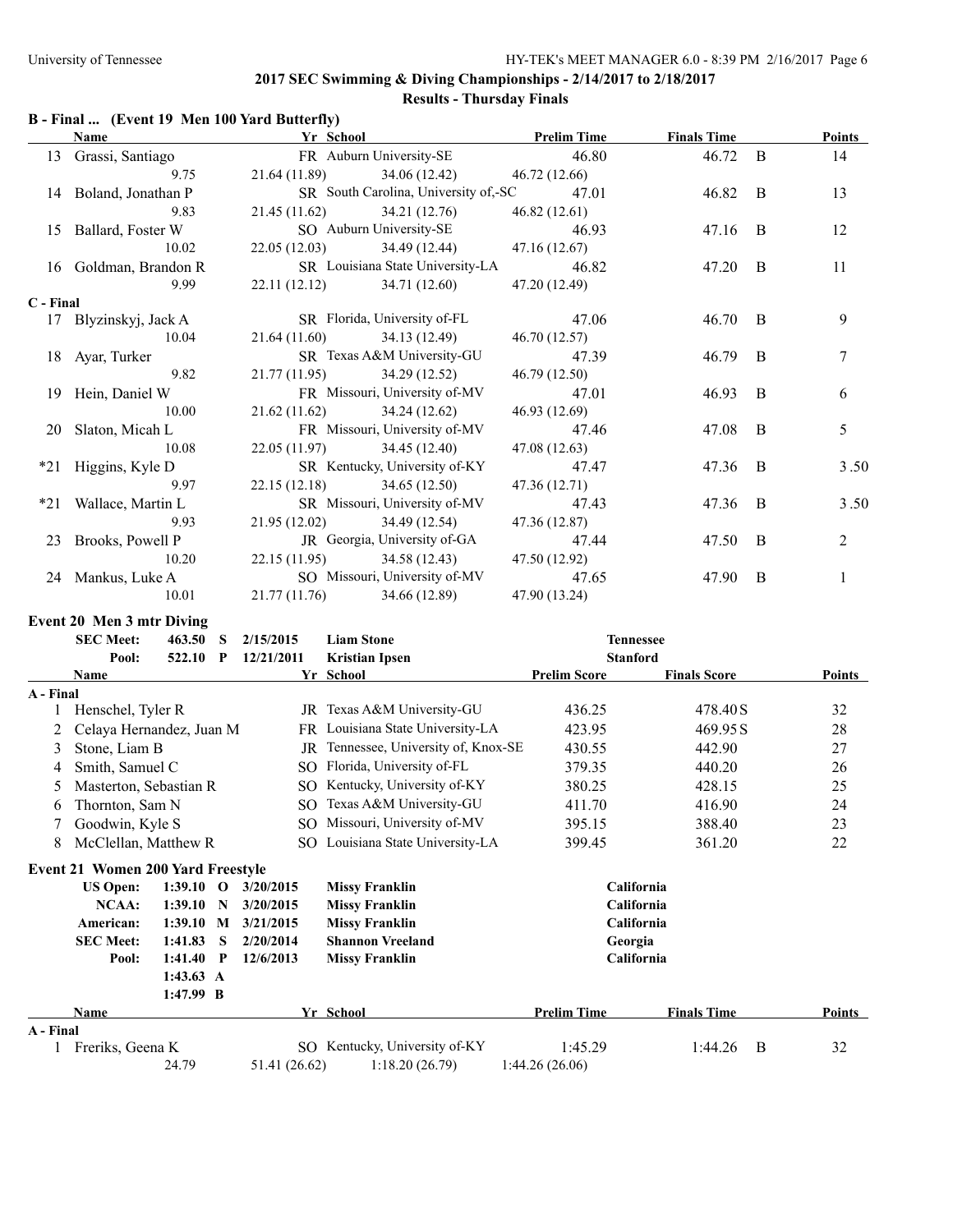## **A - Final ... (Event 21 Women 200 Yard Freestyle)**

|                  | Name                     | Yr School                            | <b>Prelim Time</b> | <b>Finals Time</b> |   | <b>Points</b> |
|------------------|--------------------------|--------------------------------------|--------------------|--------------------|---|---------------|
|                  | 2 Rasmus, Claire E       | SO Texas A&M University-GU           | 1:45.40            | 1:44.51            | B | 28            |
|                  | 25.02                    | 51.97(26.95)<br>1:18.50(26.53)       | 1:44.51(26.01)     |                    |   |               |
|                  | 3 Raab, Meaghan M        | JR Georgia, University of-GA         | 1:45.75            | 1:44.57            | B | 27            |
|                  | 25.01                    | 51.67 (26.66)<br>1:18.50(26.83)      | 1:44.57(26.07)     |                    |   |               |
|                  | 4 Falconer, Erin E       | SO Auburn University-SE              | 1:45.90            | 1:45.96            | B | 26            |
|                  | 24.95                    | 51.89 (26.94)<br>1:18.90(27.01)      | 1:45.96(27.06)     |                    |   |               |
| 5                | Casey, Kendal A          | SR Kentucky, University of-KY        | 1:46.83            | 1:46.50            | B | 25            |
|                  | 25.23                    | 52.02 (26.79)<br>1:19.37(27.35)      | 1:46.50(27.13)     |                    |   |               |
| 6                | McCann, Meryn            | FR Georgia, University of-GA         | 1:46.35            | 1:46.58            | B | 24            |
|                  | 25.58                    | 52.46 (26.88)<br>1:19.61(27.15)      | 1:46.58(26.97)     |                    |   |               |
| 7                | Malone, Kristin T        | JR Texas A&M University-GU           | 1:46.44            | 1:46.61            | B | 23            |
|                  | 24.76                    | 52.13 (27.37)<br>1:19.64(27.51)      | 1:46.61(26.97)     |                    |   |               |
|                  | 8 Galyer, Ali J          | FR Kentucky, University of-KY        | 1:46.70            | 1:47.34            | B | 22            |
|                  | 25.63                    | 52.82 (27.19)<br>1:20.10(27.28)      | 1:47.34(27.24)     |                    |   |               |
| <b>B</b> - Final |                          |                                      |                    |                    |   |               |
|                  | 9 Maughan, Amelia B      | JR Florida, University of-FL         | 1:46.85            | 1:46.36            | B | 20            |
|                  | 25.01                    | 52.05 (27.04)<br>1:19.54(27.49)      | 1:46.36(26.82)     |                    |   |               |
|                  | 10 Troskot, Leah B       | SR Louisiana State University-LA     | 1:47.22            | 1:46.72            | B | 17            |
|                  | 23.93                    | 50.68(26.75)<br>1:18.31(27.63)       | 1:46.72(28.41)     |                    |   |               |
|                  | 11 Miller, Amy E         | FR Texas A&M University-GU           | 1:47.20            | 1:46.84            | B | 16            |
|                  | 25.08                    | 1:19.68(27.55)<br>52.13 (27.05)      | 1:46.84(27.16)     |                    |   |               |
|                  | 12 Bohon, Micah W        | JR Tennessee, University of, Knox-SE | 1:46.94            | 1:46.99            | B | 15            |
|                  | 25.04                    | 51.98 (26.94)<br>1:19.62(27.64)      | 1:46.99(27.37)     |                    |   |               |
| 13               |                          | FR Georgia, University of-GA         | 1:46.88            | 1:47.33            | B | 14            |
|                  | Stout, Jordan M<br>25.07 | 52.32(27.25)<br>1:19.98(27.66)       | 1:47.33(27.35)     |                    |   |               |
|                  |                          | JR South Carolina, University of,-SC |                    |                    | B | 13            |
|                  | 14 Merritt, Heather N    |                                      | 1:46.87            | 1:47.37            |   |               |
|                  | 25.45                    | 52.58(27.13)<br>1:19.96(27.38)       | 1:47.37(27.41)     |                    |   |               |
|                  | 15 Dambacher, Kelsey N   | FR Florida, University of-FL         | 1:47.11            | 1:47.58            | B | 12            |
|                  | 25.08                    | 1:20.16(27.74)<br>52.42 (27.34)      | 1:47.58(27.42)     |                    |   |               |
|                  | 16 Merritt, Jessica      | FR Auburn University-SE              | 1:47.25            | 1:47.86            | B | 11            |
|                  | 25.22                    | $52.57(27.35)$ $1:20.40(27.83)$      | 1:47.86(27.46)     |                    |   |               |
| C - Final        |                          | FR Tennessee, University of, Knox-SE |                    |                    |   |               |
|                  | 17 Brown, Erika J        |                                      | 1:47.89            | 1:46.49            | B | 9             |
|                  | 25.05                    | 52.32 (27.27)<br>1:19.85(27.53)      | 1:46.49(26.64)     |                    |   |               |
|                  | 18 Evensen, Courtney M   | SO Missouri, University of-MV        | 1:48.12            | 1:47.21            | B | 7             |
|                  | 24.97                    | 51.85 (26.88)<br>1:19.39(27.54)      | 1:47.21(27.82)     |                    |   |               |
|                  | 19 Dabney, Devon C       | SR Louisiana State University-LA     | 1:47.90            | 1:47.22            | B | 6             |
|                  | 25.31                    | 52.65 (27.34)<br>1:20.17(27.52)      | 1:47.22 (27.05)    |                    |   |               |
| 20               | Tomley, Temarie A        | JR Alabama, University of-SE         | 1:47.88            | 1:47.36            | B | 5             |
|                  | 25.50                    | 52.78 (27.28)<br>1:20.29(27.51)      | 1:47.36(27.07)     |                    |   |               |
| 21               | Meynen, Julie            | FR Auburn University-SE              | 1:47.95            | 1:47.90            | B | 4             |
|                  | 25.21                    | 53.14 (27.93)<br>1:20.83(27.69)      | 1:47.90(27.07)     |                    |   |               |
| 22               | Hayden, Rachel E         | JR Missouri, University of-MV        | 1:47.94            | 1:47.99            | B | 3             |
|                  | 25.23                    | 1:20.29(27.68)<br>52.61 (27.38)      | 1:47.99(27.70)     |                    |   |               |
| 23               | Portz, Katie A           | FR Texas A&M University-GU           | 1:47.38            | 1:48.53            |   | 2             |
|                  | 25.32                    | 1:20.54(27.77)<br>52.77 (27.45)      | 1:48.53 (27.99)    |                    |   |               |
|                  | 24 Katz, Taylor A        | SR Florida, University of-FL         | 1:48.15            | 1:48.74            |   | $\mathbf{1}$  |
|                  | 26.18                    | 53.81 (27.63)<br>1:21.38(27.57)      | 1:48.74(27.36)     |                    |   |               |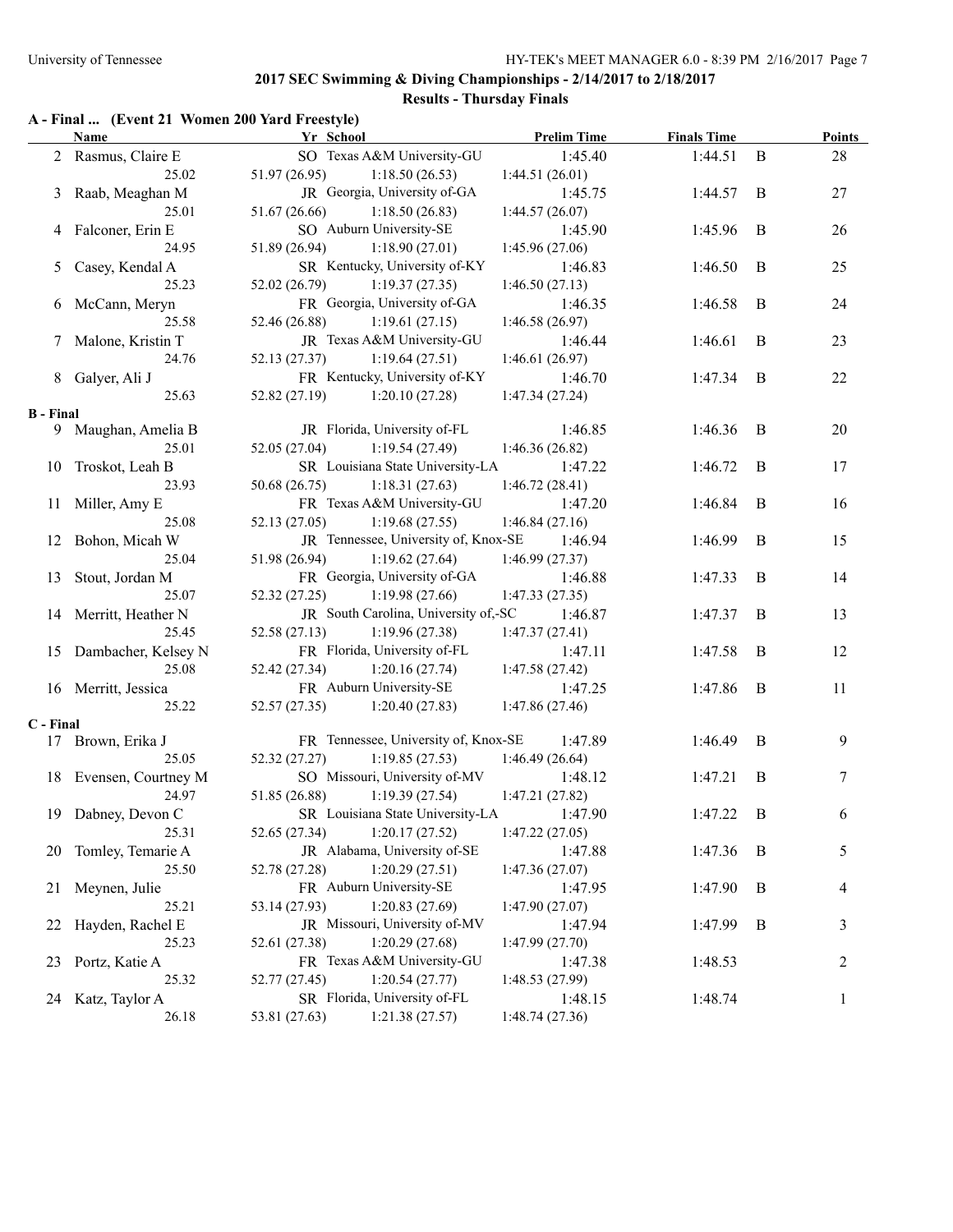|                  | <b>Event 22 Men 200 Yard Freestyle</b> |             |                     |                                      |                    |                    |                |        |
|------------------|----------------------------------------|-------------|---------------------|--------------------------------------|--------------------|--------------------|----------------|--------|
|                  | <b>US Open:</b>                        | $1:30.46$ O | 3/25/2016           | <b>Townley Haas</b>                  | <b>Texas</b>       |                    |                |        |
|                  | NCAA:                                  | $1:30.46$ N | 3/25/2016           | <b>Townley Haas</b>                  |                    | <b>Texas</b>       |                |        |
|                  | American:                              |             | 1:30.46 M 3/25/2016 | <b>Townley Haas</b>                  |                    | <b>Texas</b>       |                |        |
|                  | <b>SEC Meet:</b>                       | $1:31.73$ S | 2/16/2011           | <b>Conor Dwyer</b>                   |                    | Florida            |                |        |
|                  | Pool:                                  | $1:31.65$ P | 12/2013             | Joao De Lucca                        |                    |                    |                |        |
|                  |                                        | 1:32.97 A   |                     |                                      |                    |                    |                |        |
|                  |                                        | 1:37.99 B   |                     |                                      |                    |                    |                |        |
|                  | Name                                   |             |                     | Yr School                            | <b>Prelim Time</b> | <b>Finals Time</b> |                | Points |
| A - Final        |                                        |             |                     |                                      |                    |                    |                |        |
|                  | 1 Rooney, Maxime P                     |             |                     | FR Florida, University of-FL         | 1:33.05            | 1:32.18            | A              | 32     |
|                  |                                        | 21.41       | 44.63 (23.22)       | 1:08.32(23.69)                       | 1:32.18(23.86)     |                    |                |        |
| 2                | Baqlah, Khader                         |             |                     | FR Florida, University of-FL         | 1:34.47            | 1:33.65            | B              | 28     |
|                  |                                        | 22.01       | 45.52(23.51)        | 1:09.55(24.03)                       | 1:33.65(24.10)     |                    |                |        |
| 3                | Minuth, Fynn                           |             |                     | SO South Carolina, University of,-SC | 1:34.22            | 1:33.67            | B              | 27     |
|                  |                                        | 22.06       | 45.77 (23.71)       | 1:09.83(24.06)                       | 1:33.67 (23.84)    |                    |                |        |
| 4                | Schreuders, Mikel C                    |             |                     | SO Missouri, University of-MV        | 1:34.99            | 1:34.06            | B              | 26     |
|                  |                                        | 22.11       | 46.03 (23.92)       | 1:10.06(24.03)                       | 1:34.06(24.00)     |                    |                |        |
| 5                | D'Arrigo, Mitch M                      |             |                     | SR Florida, University of-FL         | 1:34.62            | 1:34.07            | B              | 25     |
|                  |                                        | 22.21       | 45.99 (23.78)       | 1:10.21(24.22)                       | 1:34.07(23.86)     |                    |                |        |
| 6                | Reilman, Joey J                        |             |                     | SO Tennessee, University of, Knox-SE | 1:34.82            | 1:34.55            | B              | 24     |
|                  |                                        | 21.93       | 45.80 (23.87)       | 1:10.25(24.45)                       | 1:34.55(24.30)     |                    |                |        |
| 7                | Bams, Laurent J                        |             |                     | SO Alabama, University of-SE         | 1:34.56            | 1:34.96            | B              | 23     |
|                  |                                        | 22.06       | 46.20(24.14)        | 1:10.70(24.50)                       | 1:34.96(24.26)     |                    |                |        |
|                  | 8 Higgins, Walker A                    |             |                     | FR Georgia, University of-GA         | 1:34.81            | 1:34.97            | B              | 22     |
|                  |                                        | 22.18       | 46.19(24.01)        | 1:10.94(24.75)                       | 1:34.97(24.03)     |                    |                |        |
| <b>B</b> - Final |                                        |             |                     |                                      |                    |                    |                |        |
|                  | 9 Markham, Jake M                      |             |                     | JR Louisiana State University-LA     | 1:35.11            | 1:33.94            | B              | 20     |
|                  |                                        | 21.93       | 45.81 (23.88)       | 1:10.11(24.30)                       | 1:33.94(23.83)     |                    |                |        |
|                  | 10 Reid, Christopher P                 |             |                     | JR Alabama, University of-SE         | 1:35.08            | 1:34.56            | B              | 17     |
|                  |                                        | 21.28       | 44.74 (23.46)       | 1:09.13(24.39)                       | 1:34.56(25.43)     |                    |                |        |
|                  | 11 Decoursey, Kyle E                   |             |                     | SO Tennessee, University of, Knox-SE | 1:35.51            | 1:35.41            | B              | 16     |
|                  |                                        | 22.02       | 45.97 (23.95)       | 1:10.53(24.56)                       | 1:35.41(24.88)     |                    |                |        |
|                  | 12 Gray, Alex K                        |             |                     | SR Alabama, University of-SE         | 1:35.60            | 1:35.48            | B              | 15     |
|                  |                                        | 21.73       | 45.85 (24.12)       | 1:10.55(24.70)                       | 1:35.48 (24.93)    |                    |                |        |
| 13               | Coffman, Sam E                         |             |                     | SO Missouri, University of-MV        | 1:35.63            | 1:35.66            | B              | 14     |
|                  |                                        | 22.15       | 46.47 (24.32)       | 1:11.08(24.61)                       | 1:35.66(24.58)     |                    |                |        |
|                  | 14 Booth, Joshua J                     |             |                     | JR Auburn University-SE              | 1:35.59            | 1:35.75            | B              | 13     |
|                  |                                        | 22.01       |                     | 46.17 (24.16) 1:10.83 (24.66)        | 1:35.75(24.92)     |                    |                |        |
|                  | 15 Morris, Hugo                        |             |                     | JR Auburn University-SE              | 1:35.47            | 1:36.83            | $\overline{B}$ | 12     |
|                  |                                        | 22.11       | 46.49 (24.38)       | 1:11.49(25.00)                       | 1:36.83(25.34)     |                    |                |        |
|                  | 16 Adams, Matthew D                    |             |                     | JR Alabama, University of-SE         | 1:35.31            | 1:37.44            | $\overline{B}$ | 11     |
|                  |                                        | 21.93       | 46.52 (24.59)       | 1:11.75(25.23)                       | 1:37.44(25.69)     |                    |                |        |
| C - Final        |                                        |             |                     |                                      |                    |                    |                |        |
|                  | 17 Howard, Robert C                    |             |                     | SO Alabama, University of-SE         | 1:36.30            | $1:35.07$ B        |                | 9      |
|                  |                                        | 21.85       | 46.03 (24.18)       | 1:10.62(24.59)                       | 1:35.07(24.45)     |                    |                |        |
| 18               | Davis, Nicholas C                      |             |                     | SR Missouri, University of-MV        | 1:36.16            | 1:35.16            | B              | 7      |
|                  |                                        | 22.17       | 46.27 (24.10)       | 1:10.95(24.68)                       | 1:35.16(24.21)     |                    |                |        |
| 19               | Jones, Isaac P                         |             |                     | JR Kentucky, University of-KY        | 1:35.75            | 1:35.72            | B              | 6      |
|                  |                                        | 22.50       | 46.81 (24.31)       | 1:11.36(24.55)                       | 1:35.72(24.36)     |                    |                |        |
| 20               | Main, Bayley H                         |             |                     | SO Florida, University of-FL         | 1:35.68            | 1:36.25            | B              | 5      |
|                  |                                        | 22.43       | 46.98 (24.55)       | 1:11.80(24.82)                       | 1:36.25(24.45)     |                    |                |        |
|                  | 21 Heath, Grady W                      |             |                     | SO Florida, University of-FL         | 1:35.72            | $1:36.32$ B        |                | 4      |
|                  |                                        | 22.38       | 46.63 (24.25)       | 1:11.36(24.73)                       | 1:36.32 (24.96)    |                    |                |        |